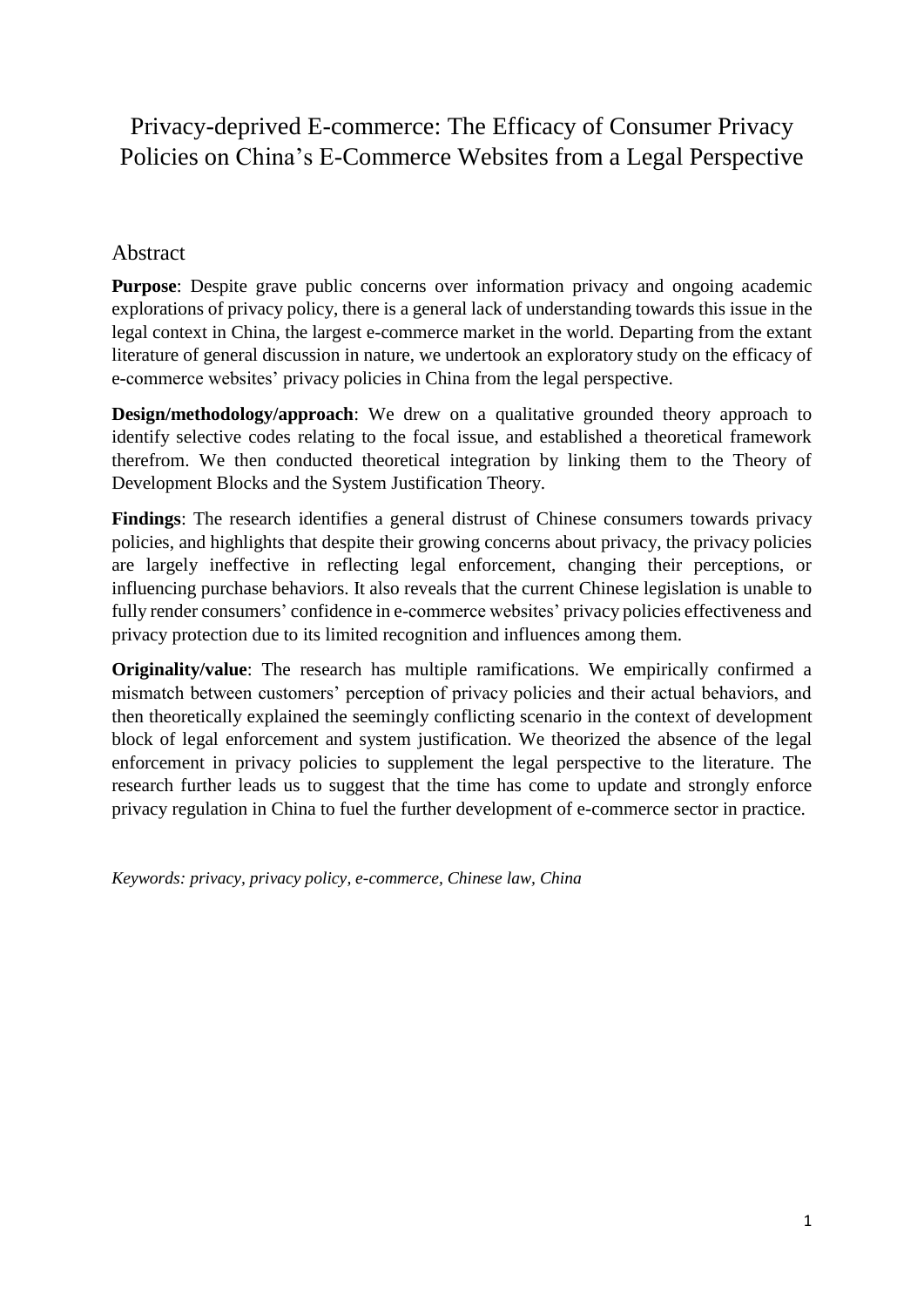## **INTRODUCTION**

The exponential rise in information and communication technology<sup>1</sup> in the last decade has changed the way we live, including the mode in which we do our day-to-day shopping. Business-to-Consumer (B2C) e-commerce (e-commerce hereinafter) has become an integral part of our lives. However, studies have highlighted growing information privacy concerns amongst individuals as one of the main reasons for their reluctance to engage in B2C ecommerce transactions (e.g. Ghayoumi, 2016; Kim & Kim, 2017; Anic et al., 2019). Online vendors have adopted various methods to alleviate consumers' information privacy concerns, one of the most popular being to publish a privacy policy on their website (Bansal et al., 2015). The policy explains to online shoppers that their data will be treated in a fair, transparent and responsible manner (Wu et al., 2012). However, there could be inconsistency between the ecommerce websites' privacy policies and online vendors' conduct.

The aim of this study is to investigate China's e-commerce websites' privacy policies from a *legal perspective* i.e. an understanding of how the law and its enforcing mechanisms impact privacy policies<sup>2</sup>. This study will address two research questions:

- (1) Why is there an inconsistency between the e-commerce websites' privacy policies and online vendors' conduct?
- (2) How do the legal concerns of Chinese consumers about privacy relate to their behavioral changes induced by the e-commerce websites' privacy policy?

This study will build a theoretical framework to conceptualize the privacy-deprived ecommerce in China. In doing so it provides a preliminary understanding of the strength of ecommerce websites' privacy policies, if any, and the impact on consumers' privacy perceptions and related behaviors. This study also lends support to render a series of practical references for both online vendors and regulators by disentangling the seemingly contradictory yet complicated phenomenon widely observed in China's e-commerce market and delineating the attributive factors that they should be cognizant of.

Previous research on e-commerce websites' privacy polices primarily focuses on constricted scope of determinants, which can be categorized into dispositional factors and situational

1

 $1$  There are now more than 4.6 billion Internet users worldwide. This represents a meteoric rise from 1 percent of the world's population having access to the Internet in 1995, to estimated 59 percent in 2020. Real time user data is available a[t https://www.internetlivestats.com/internet-users/](https://www.internetlivestats.com/internet-users/)

<sup>&</sup>lt;sup>2</sup> We thank anonymous reviewers for suggesting this.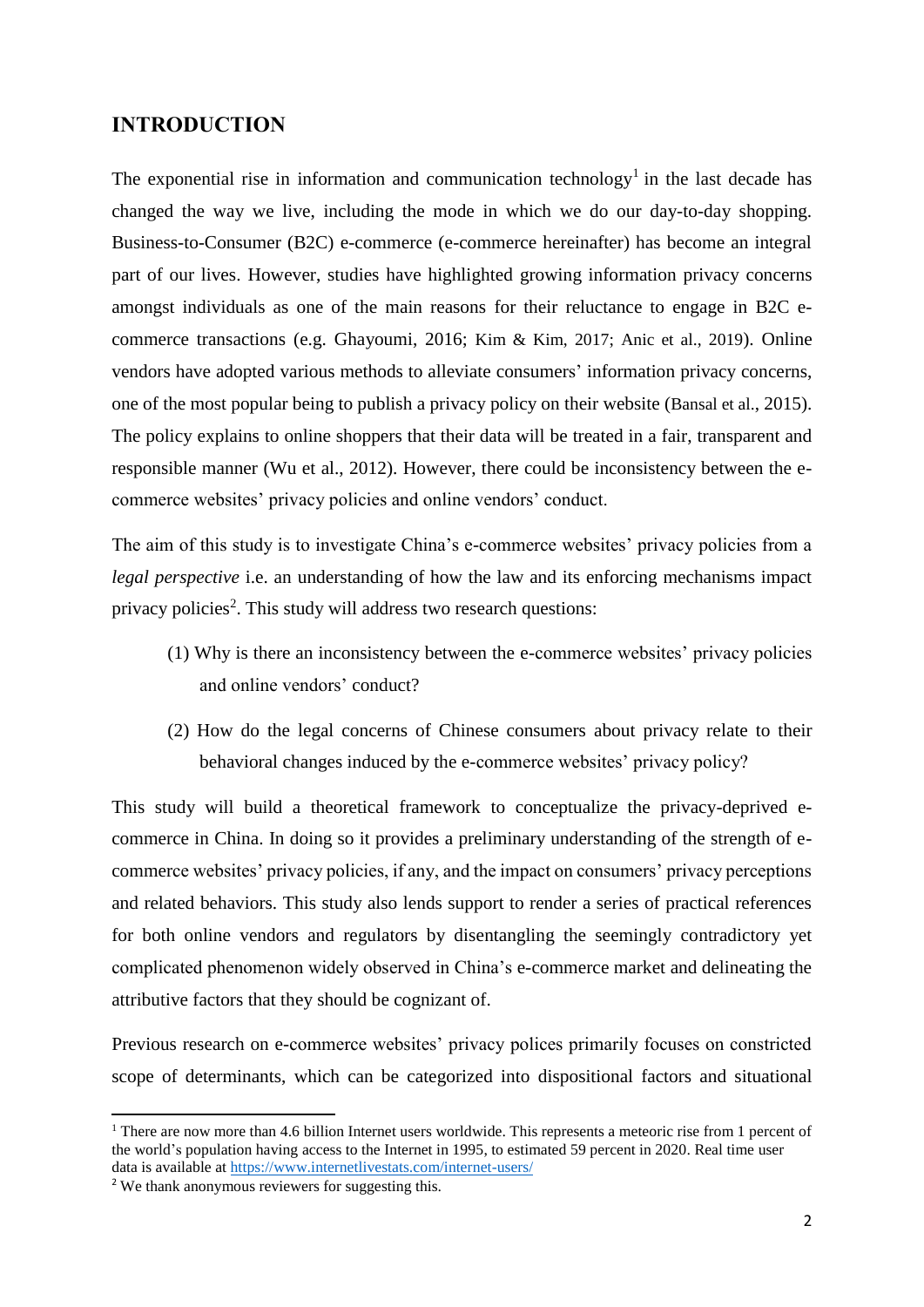factors. The dispositional factors, relatively stable over time, describing the consumers' distinct characteristics that shape their core values and beliefs, such as personality, propensity to trust, and cognitive style have received more emphasis (Earp et al., 2005; Yang, 2013). The situational factors, which relate to the external stimuli that influence consumers' perceptions, have garnered limited attention only with some sporadic explorations (Tsai et al., 2011; Aïmeur et al., 2016). The few existing research attempts to concentrate on some imminent factors, such as privacy policy wordings and layout, but fails to look into the *legal perspective*.

Over the years the Chinese government has passed more than 200 laws, rules, and related normative documents covering the protection of personal information but they are inadequate to protect personal information of netizens (Sheng, 2019). Consumer Protection Law (effective 15 March 2014), Cybersecurity Law (effective 1 June 2017) and E-Business Law (effective 1 January 2019) only establishes basic privacy requirements and do not protect personal information of online shoppers.<sup>3</sup> The amended Personal Information Security Specification, which will be effective from October 1, 2020 also fails to provide citizens a right to protection of their privacy because it is just a guideline and not a law (Sheng, 2019). The problem with most laws in China is that they are vague and non-binding text. "They set best practice standards that companies are encouraged to implement themselves voluntarily – *in theory*" (Pernot-Leplay, 2020, p. 74). Given that there exists a number of privacy related laws in China but are a 'toothless tiger', including the Personal Information Protection Law, which is in the draft stage (STDaily, 2020), our research is important and timely.

On the practical aspect, whilst the expansion of China's e-commerce market over the years would seem to suggest that Chinese consumers' privacy concerns have been alleviated by B2C retailers' adoption of privacy policies, empirical research indicates that Chinese consumers in fact have very little trust in even the most frequently used B2C e-commerce websites. Approximately two third (64 percent) of respondents in one survey expressed skepticism in the privacy policies of these websites (Wang & Yu, 2015). Another study conducted by China Consumers' Association (CCA) found that privacy policies of 47 percent *online vendors are inconsistent, lacking in content, or even inaccessible (CCA, 2018)*. Despite privacy policies not up to scratch and being looked at with skepticism by consumers, the Chinese online vendors have dominated the market recording high transaction volumes and revenues. On the contrary,

 $\overline{\phantom{a}}$ 

<sup>&</sup>lt;sup>3</sup> These laws are available at the following website[:http://www.moj.gov.cn/Department/content/2013-](http://www.moj.gov.cn/Department/content/2013-10/31/592_201244.html) [10/31/592\\_201244.html;](http://www.moj.gov.cn/Department/content/2013-10/31/592_201244.html) [http://www.moj.gov.cn/Department/content/2016-11/23/592\\_201322.html;](http://www.moj.gov.cn/Department/content/2016-11/23/592_201322.html) http://www.moj.gov.cn/Department/content/2018-09/03/592\_201363.html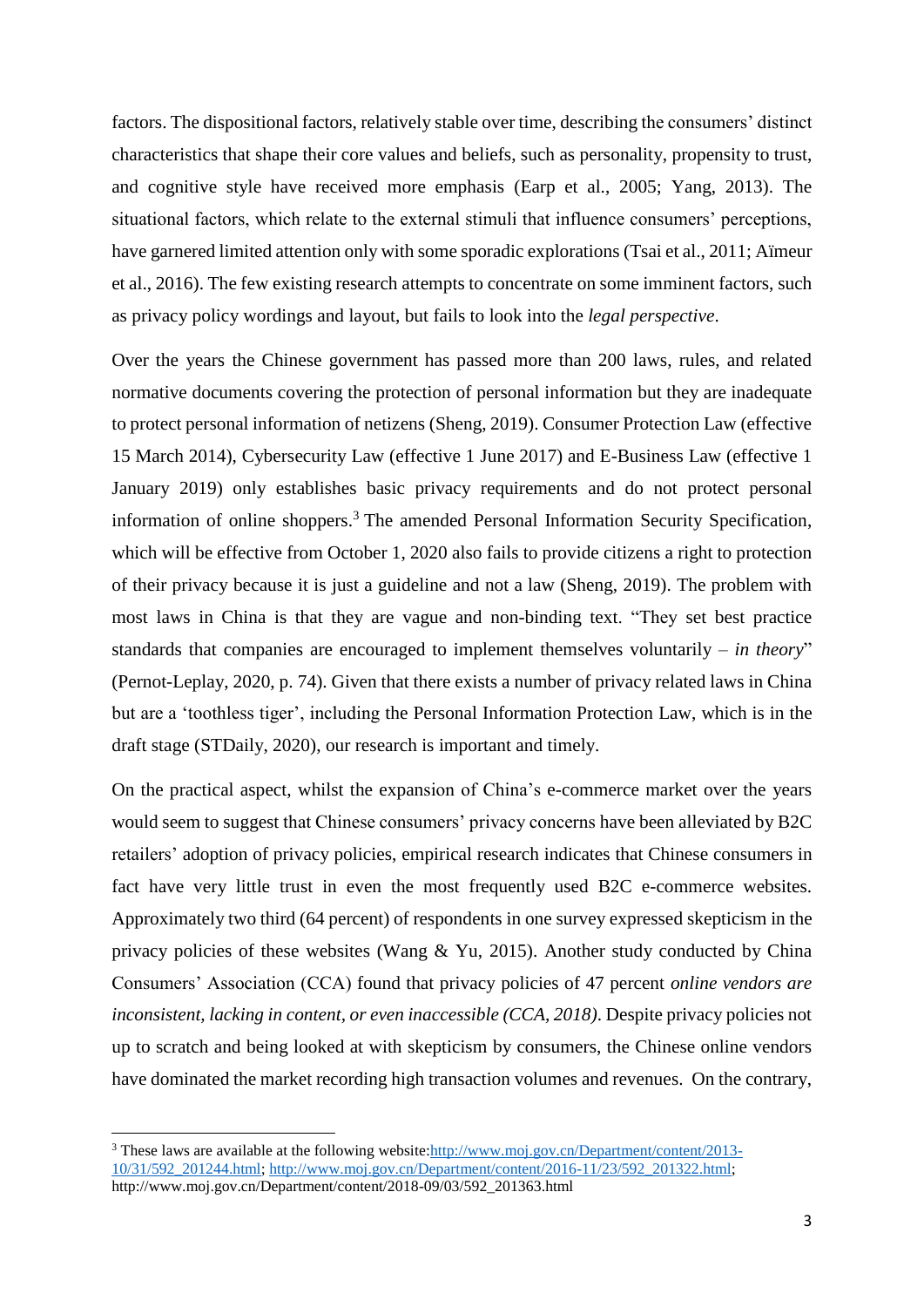foreign e-commerce giants such as Amazon, ebay, newegg, *provide much more comprehensive and accessible privacy policies (Zhou & Wang, 2017)* but are unable to generate online sales. They are unable to compete with Chinese vendors such as JD.com and TMall that control 82% of the e-commerce market (Reuters, 2019). To this end, the status of this affair is not only observed to be conflicting, but also contradicts to the empirically verified hypothesis in previous research (Tsai et al., 2011; Athey et al., 2017), that adequate privacy policies increase sales, which thus necessitates an exploration to explain the phenomenon.

The remainder of this paper proceeds as follows. First, it undertakes a comprehensive examination of the privacy literature to develop a ground for the investigation at hand. The next section describes the methodology adopted in this research. In this section we justify why we chose grounded theory for our research, the mode of data collection, the way sample population was selected, and the manner in which analysis was done. Following the methodology section, the findings and a general discussion are presented. This is followed by a proposed framework and its relation to existing theories. Finally, the paper concludes with the implications and limitations of the study.

#### **LITERATURE REVIEW**

Privacy is recognized as a fundamental human right by the United Nations. The UN Declaration of Human Rights 1948 (Article 12) states that "no one shall be subjected to arbitrary or unlawful interference with his privacy, family, home or correspondence, nor to unlawful attacks on his honor and reputation." <sup>4</sup> Everyone has the right to protection from the law against such interference or attacks.<sup>5</sup> Almost all nations in the world, including China, are signatory to the UN Declaration. However, unlike most other countries, China neither recognizes the right to privacy explicitly in its Constitution (Chinese Constitution 1982), nor has it ratified the international treaty that recognizes privacy rights, the International Covenant on Civil and Political Rights 1966 (ICCPR), despite having signed the treaty on 5 October 1998.

The judiciary in China has played an important role in linking provisions across much of the country's legislation (Chinese Constitution 1982; General Principles of Civil Law 1986;

 $\overline{\phantom{a}}$ 

<sup>&</sup>lt;sup>4</sup> <http://www.un.org/en/universal-declaration-human-rights/>

<sup>5</sup>Article 17 of the International Covenant on Civil and Political Rights 1966 has a similar provision to Article 12 of the UN Declaration of Human Rights 1948. See <http://www.ohchr.org/en/professionalinterest/pages/ccpr.aspx>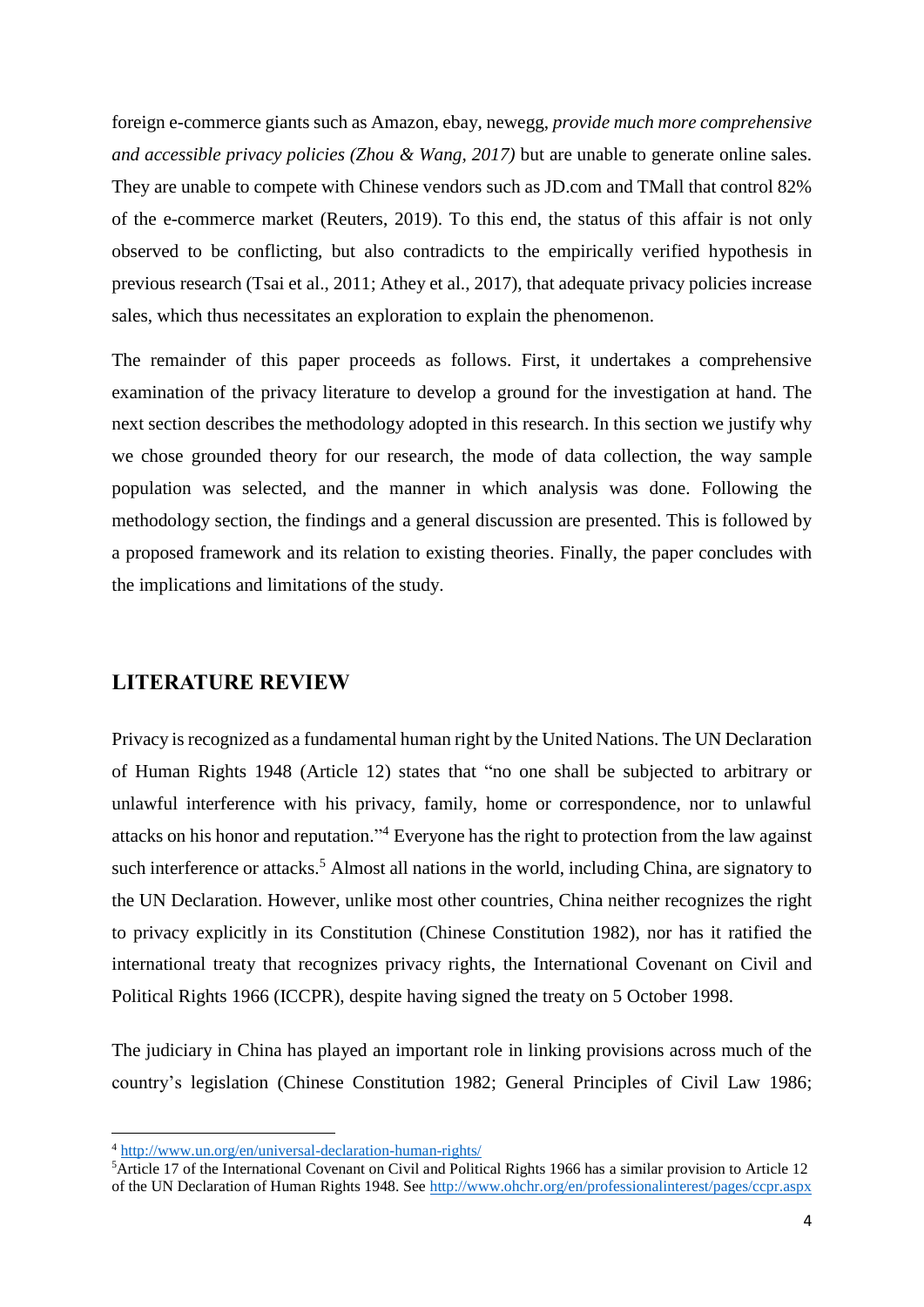Explanations of Several Problems in Reviewing Reputation Right Infringement Cases; Interpretation to Several Questions on Adjudicating Cases of the Rights to Reputation 1993 and 1998) in order to protect the privacy rights of its citizens (Ong, 2011). In *Wang Fei v Zhang Leyi, Daqi.com and Tianya.cn* (Beijing Chaoyang District Court, No. 10930 of 2008), the court defined privacy as the right to private life, information, space, and those aspects of a person's interests and personality that he does not intend to share with others (Ong, 2011). The court identified five factors as important in determining whether an infringement of privacy has occurred: (a) the manner by which private information is acquired; (b) the manner by which the information is disclosed; (c) the scope of disclosure; (d) the purpose of disclosure; and (e) the consequences of disclosure. The privacy of an individual can be divided into four facets: bodily privacy, territorial privacy, privacy of communications and information privacy<sup>6</sup>. This paper focuses on information privacy.

#### **Information Privacy**

Information privacy may be defined as an individual's ability to control the circumstances in which his/her personal information is acquired and used (Galanxhi-Janaqi & Nah, 2004). Where the Internet is concerned, it has reduced the individual's power to control how their information is acquired, disseminated and used (Mansell, 2017). The growing capacity of new technologies to process information, which is further enhanced by its large-scale complexity of computing, has made privacy an increasingly important issue (Brown & Muchira, 2004). The meteoric rise in online shopping over the last decade has resulted in a huge amount of personal information about consumers being collected and utilized by retailers. As a result, the privacy issue started to garner increasing attention from academia. To begin with, most scholars undertook research based on the underlying assumption that privacy is stable and normally remains unchanged in a relatively short time window.

However, scholars have progressively found out that this state of affairs is complicated. Speaking from an economic perspective, Taylor (2004, p. 631) proposed that the "value of consumer information (privacy) derives from the ability of firms to identify individual consumers and charge them personalized prices". As for the behavioral aspect of privacy, people often lack enough information to make privacy-sensitive decisions. Even with sufficient information, their decision-making may be affected by various factors. The issues are sensitive,

**.** 

<sup>6</sup> <http://gilc.org/privacy/survey/intro.html>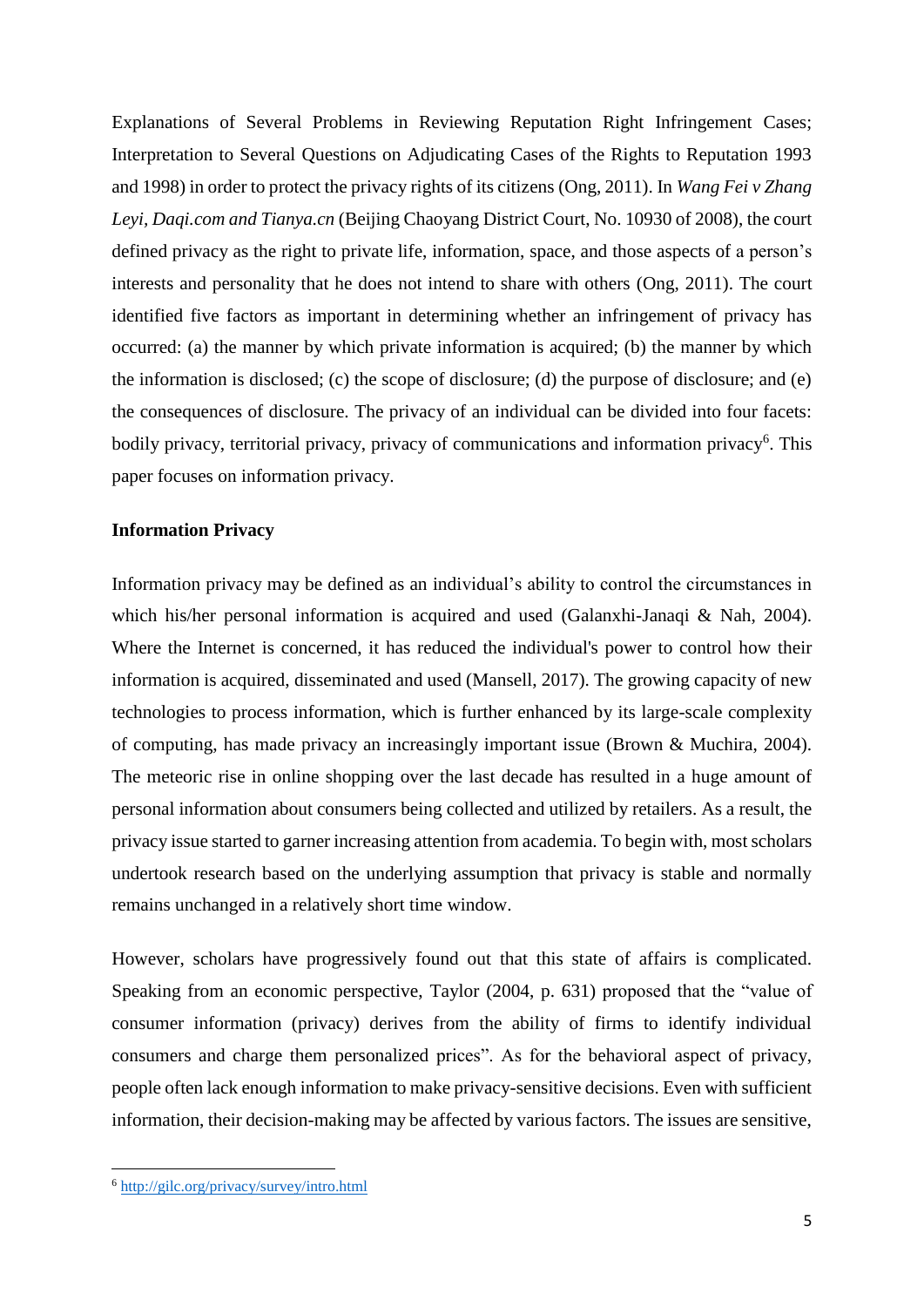and there is a dichotomy between privacy attitudes and actual behaviors. Rather than assuming that consumers have stable, coherent privacy preferences, scholars have accepted the possibility that privacy may be unreasonably and unevenly utilized.

In terms of research topic, one of the main research enquires is to establish the theoretical framework in which the privacy was tentatively constructed, such as privacy measurement (Englehardt, et al., 2014) and privacy calculus model (Dinev & Hart, 2006). Scholars believed that by specifying how the privacy was framed, we may have a deeper understanding of the role of privacy in affecting individual's behavior and trust in the adoption of a certain service or IT product, such as e-commerce (Anic, et al., 2019).

In contrast, the research efforts at later stage have witnessed a fundamental change, when the scholars attempted to figure out the economic, behavioral, and some other societal transmission mechanisms that affect privacy (Zhu & Tao, 2015). To be specific, instead of mainly investigating how the privacy affects other constructs, the research focus shifted to how the privacy is affected by those (Smith, et al., 2011), for instance, certain behaviors (perceived security, perceived ease of use, etc.) (Limpf & Voorveld, 2015), and trust (Chellappa, 2008). This is because after assuming and accepting the fact that privacy is context-based and scenario-sensitive, scholars tend to examine the issue further and deeper – the "why and how" questions (Bélanger & Crossler, 2011).

#### **Information Privacy in China**

The rapid economic, technological, and social changes of the last 30 years have fostered a growing awareness of the concept of information privacy in China, and there have been steady advances both in terms of scholarly work and the legal system (Gao & O'Sullivan-Gavin, 2015). Concerns over information privacy initially emerged in the late 1990s, but it was not until the 2000s that the issue came into the spotlight for scholars and legislators in China. As the Internet infrastructure proliferated and China became increasingly connected to the world, scholarly research into information privacy expanded, with academics conducting empirical studies to evaluate the privacy policies of websites (Chen, 2009) and surveying the behavior and attitude of Chinese consumers toward online privacy issues (Yang & Miao, 2007).

In recent years, continuing digital development has brought with it growing threats to privacy, and information privacy has become even more of a priority. Chinese scholars have responded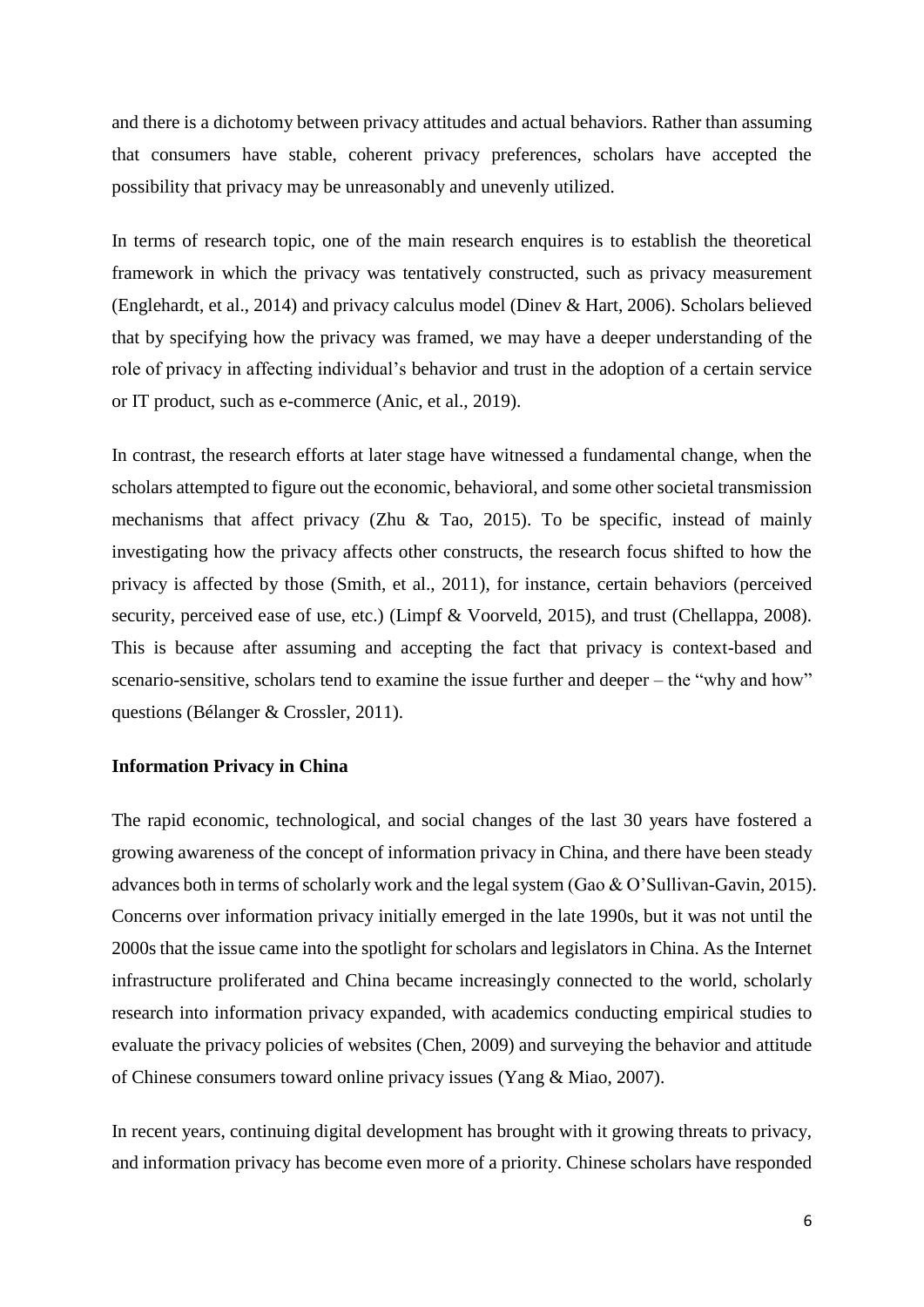by defining information privacy as an essential civil right rather than a personal property issue (Gao & O'Sullivan-Gavin, 2015). Their work has informed policy-making in regard to information privacy and its protection; not only has the Chinese government now formally recognized privacy as an independent civil right, but it has classed the violation of personal data privacy as a criminal act. In general, the current privacy protection policy in China largely embraces the fundamental principles embedded in international privacy protection practices whilst giving consumers enhanced protection on some specific fronts. However, China has failed to pass a dedicated, comprehensive national law on privacy protection despite the fact that the law was drafted and submitted to the State Council of China as far back as 2005 (Li & Xu, 2012).

It is true that legal measures for the protection of privacy in China are not comparable to those available in the West (Ong, 2011), though privacy law has developed significantly since 2009 and there are now a number of laws that govern the protection of privacy. For example, the National People's Congress (NPC) has amended the Criminal Law (effective 1 November 2015), adding several provisions related to data privacy and cybersecurity. The amended Article 253 states that anyone who violates relevant national regulations to sell or provide others with citizens' personal information, and where the circumstances are serious, will be imprisoned for a period of up to three years and/or fined. If the circumstances are extremely serious, imprisonment can be for between three and seven years and there is also a concurrent fine. However, the Criminal Law does not define what type of information would be considered 'personal', nor does it explain which circumstances it considers serious, extremely serious or not serious (Greenleaf, 2014).

Although some scholars are of the view that usage of personal data without consent should always be treated as a crime (Li, 2011; Meng, 2011), privacy is generally seen as a matter of offense rather than criminal law in China (law books often refer to tort of invasion of privacy). Offense as a statutory right is a recent development in China. The People's Republic of China (PRC) Tort Liability Law (TLL), which came into force in July 2010, includes a right to privacy in its list of protected 'civil rights and interests' (Article 2). It does not explicitly set out the rights of the consumer or the obligations of Internet retailers under tort law, but it does state that 'a network user or network service provider who infringes upon the civil right or interest of another person through the network shall assume tort liability' (Article 36). Livingston and Greenleaf (2015) are of the view that the term network service provider is meant to encompass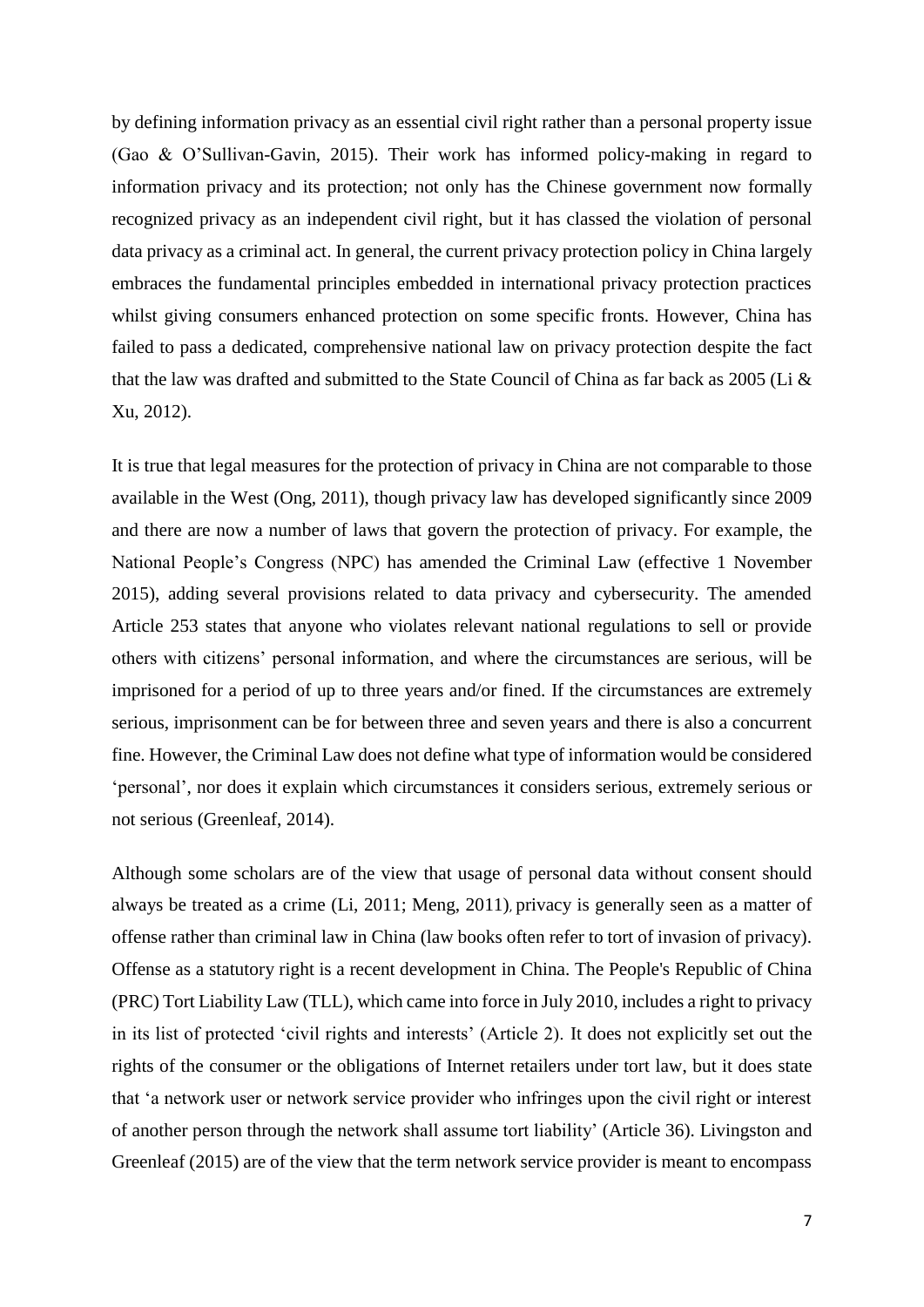all those who provide Internet content, including websites. The breach of personal data by Internet retailers may, therefore, be considered a violation of privacy under the TLL.

#### **Information Privacy, Trust, and E-commerce**

Trust is pivotal in the context of e-commerce (Sullivan et al., 2018); numerous studies have argued that consumers' estimation of how risky online activity is likely to be depends on how much they trust the Internet retailer concerned (Milne & Culnan, 2004). This is supported by the Privacy-Trust-Behavioral Intention model (Liu, Marchewka, & Ku, 2004), which indicates that the success of the buyer-seller relationship depends on the level of buyer trust. This trust, and consequently the success of the e-business, can be materially impacted by privacy concerns (Odom et al., 2002).

The impact of privacy concerns on trust is discussed by Chan and Ma (2013), who suggest that heightened concerns over privacy lead to perceived lower credibility and higher risk during the information-sharing process. Wu et al., (2012) posit that such concerns may make consumers reluctant to provide personal information online or even unwilling to use e-commerce at all. Conversely, where there is trust, privacy concerns are likely to be reduced. Dwyer et al., (2007) found that the more users trust an Internet retailer, the more willing they are to share their personal information and develop contacts. Modelling analysis of privacy and trust has confirmed that the greater trust consumers have in an Internet retailer, the less worried they are about privacy (Shin, 2010).

Trust also influences consumer behavioral intentions when it comes to e-commerce transactions. In an interdisciplinary exploration into the complexity of trust, Pappas (2016) found that trust mediates consumer behavior in the context of e-commerce. This notion was subsequently empirically examined by Oghazi et al. (2018), who concluded that the level of trust the consumer has in an Internet vendor generally influences their intentions, particularly the purchasing process. To sum up, information privacy and trust are mutually influential, and both affect – either indirectly or directly – the success of e-commerce.

### **E-commerce Websites' Privacy Policies**

Internet retailers have developed a number of solutions to alleviate consumers' privacy concerns, build trust and avoid potential losses. The adoption of privacy policy is one such solution. The privacy policy represents a long-term promise to the business's end users (Antón,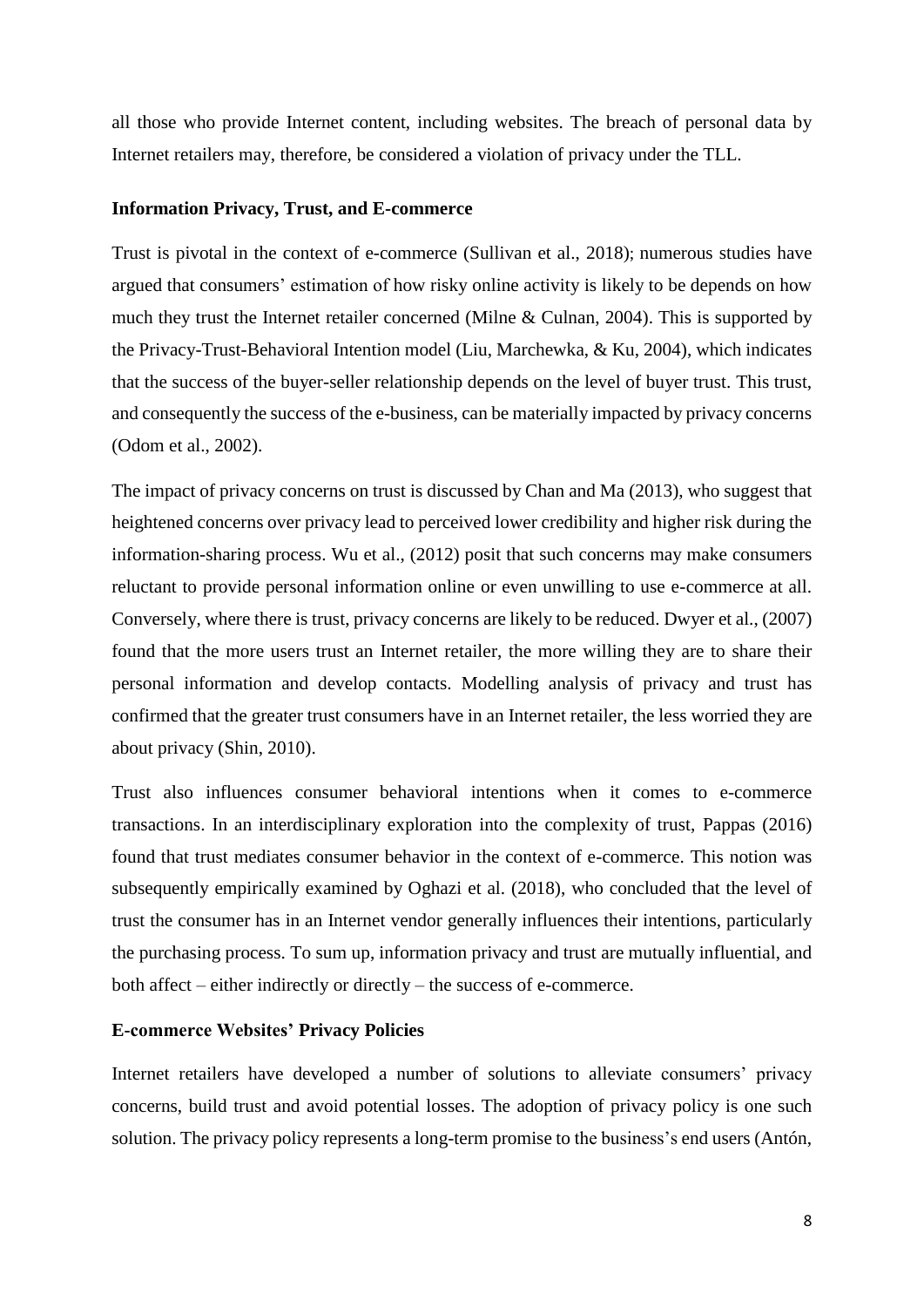et al., 2007); in principle, it fills the information gap between the consumer and the vendor by providing a complete picture of the vendor's information practices.

The adoption of privacy policies started in the late 1990s, and the examination of their use and implications has been a matter of regular investigation since then (Meinert et al., 2006). Researchers have suggested that consumers who provide false personal information would be more willing to supply their real information if online retailers specified how this information is used (Bansal et al., 2016; Martin & Murphy, 2017). But whilst this implies that the privacy concerns of consumers can be mitigated simply by online merchants making their privacy policy available, other studies indicate that this only works if consumers actually read and use the information contained in the policy (Tsai et al., 2011). For example, some scholars point out that privacy policy that is too comprehensive may be difficult to understand (Fabian et al., 2017) and time-consuming to read (Vu et al., 2007), with the result that few consumers will bother to read it properly. Pollach (2007) criticizes the effectiveness and quality of privacy policies, suggesting that too many fail to address certain important areas of user concern. He recommends that they should contain information on at least five areas, namely data collection, third party data collection, data storage, data sharing, and marketing communications. This may create a situation where even those individuals who know that an e-commerce website has a privacy policy may still lack the information they need to make informed decisions.

All this points to the need for e-commerce websites' privacy policies that are easy to understand, effective, and transparent. A number of researchers (e.g. Meinert et al., 2006; Kasem-Madani & Meier, 2015; Le Métayer, 2016) have responded by focusing on how to enhance the effectiveness of privacy policies, whilst Tsai et al. (2011) have offered additional motivation to make privacy policies salient and accessible by advising that some consumers are willing to pay a premium to purchase from a privacy-protective website. This suggests that Internet retailers may even be able to leverage privacy protection as a selling point. In general, these scholars hold the view that a clear and credible privacy policy helps Internet retailers build a positive reputation and develop trust with consumers.

### **Legal Perspective in Privacy-related Research**

That privacy and its related issues are inherently legally rich is initially discussed in the most influential article "Right to Privacy", written by Samuel D. Warren and Louis D. Brandeis in the Harvard Law Review in 1890 (Warren & Brandeis 1890). Warren and Brandeis argued that as political, social and economic changes incessantly occur in the society, new rights emerge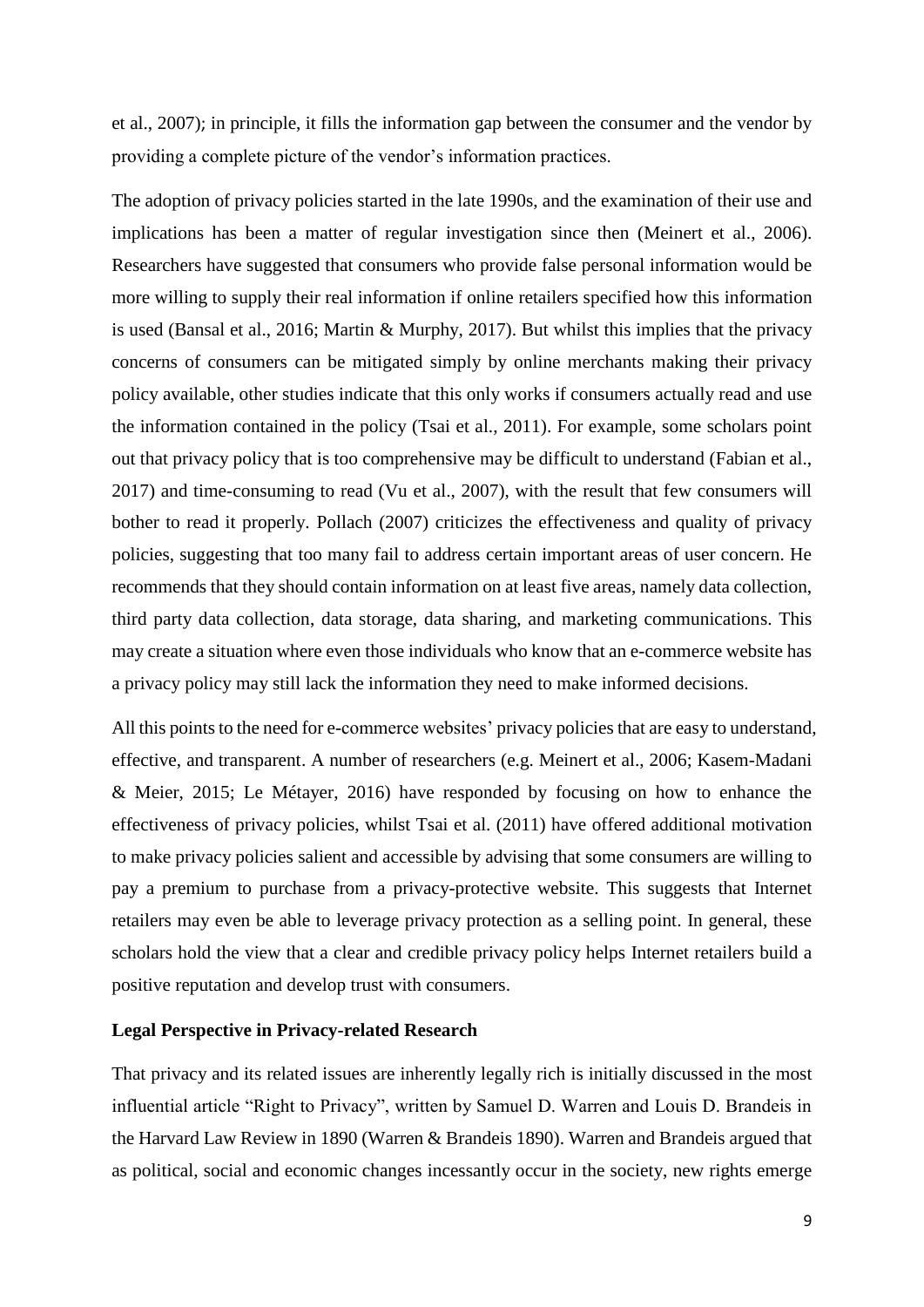to "meet the demand of society" and ensure the full protection of the person. Internet has been the biggest change in recent history and poses a threat to privacy, and hence there has been a trove of researches on it in the legal (e.g. Lee 2018; Qi, Shao and Zheng, 2018; Greenleaf and Livingston, 2016) and IS (e.g. Kayworth et al., 2005; Lebek et al., 2013) disciplines. Studies in the IS are primarily surrounding privacy per se, such as the legally enabled management of privacy, the protection of privacy under legal systems, and the legal challenges in digitalized domains. In the legal discipline, scholars have focused mostly on evaluating the core principles and salient features of privacy law, to what extent they are stringent and comprehensive and comparing legislation of one jurisdiction with other jurisdiction(s).

Earp et al., (2002) are the only scholars who have briefly discussed privacy policy from a legal perspective when designing a framework for privacy management and policies. According to them "since the law is the most obvious influencer in the privacy policy and privacy management arena, the legal perspective is designated as the framework's outer layer…[that] …constrain the privacy practices of the inner layers" (Earp et al., 2002, p.5), which are technical, business, contractual and social perspective. We are not aware of any other empirical research that looks into privacy policy from a legal perspective and aims to fill that gap in the literature. This paper suggests that a legal perspective is not only important to deepen scholarly understanding of privacy policies, but also that understanding customers' perceptions and behaviors and related analyses holds critical implications for online vendors and regulators.

## **METHODOLOGY**

The design of a research project will be determined by the nature of the research questions raised and their context in the literature (Zhu, 2017). In this case, the research questions and the lack of literature around them indicated that it was necessary to have an in-depth exploration of the phenomena. The focus on consumer behavior called for an interpretive paradigm to identify the motivation and justification behind it and to understand its rationale as the way to formulate theory. Several quantitative studies have been done so far on the correlations between certain antecedents and e-commerce websites' privacy policy (Flavián & Guinalíu, 2006; Warkentin, Johnston, & Shropshire, 2011; Wu et al., 2012). Most of them specify the linkages among the individual's dispositional conditions, observed online behaviors, and privacy policy. However, considering the aforementioned research in literature review, the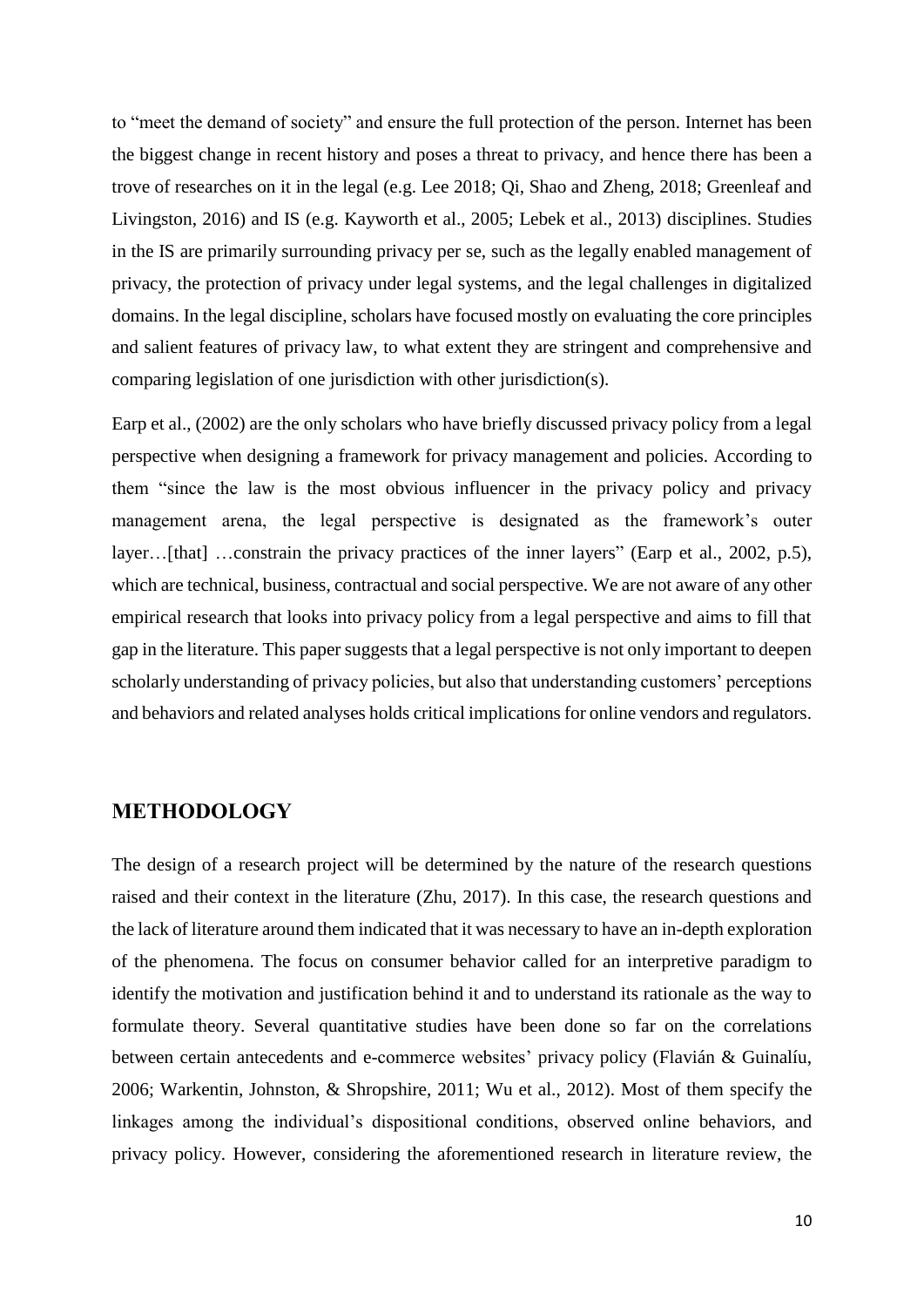efficacy of privacy policies seems to affect the actual users' behaviors in an unexpected manner, suggesting that the privacy policy may have been studied outside its own unique context. This leads to a series of studies on the variables which are relevant to our understanding of privacy policy, but it steers our attention away from the conditions under which privacy policy is more likely to be in effect. In this sense, quantitative research does not seem to tell the whole picture of privacy policy; it necessarily ignores the external ambience – the legal context – where privacy policy will be enforced. In addition, quantitative research cannot account for contingency, which is crucial for IS research due to the complexity of the phenomenon being investigated. Furthermore, quantitative research seldom leads to clear policy advice, which is of utmost importance in helping both regulators and adopters to maximize the effectiveness of privacy policy. As a result, qualitative methods were selected as the most likely to give an insight into Chinese Internet consumers and their social and cultural context (Myers, 1997).

In this study, the research approach used is the grounded theory (GT) method (Glaser, 1992, 1998; Strauss & Corbin, 1998), and it is used as both the method of data analysis, and as the technique for theory building. GT has proved to be extremely useful in largely understudied areas with little existing theory (Orlikowski, 1993; Strauss & Corbin, 1998), such as privacy policy in this case. It is also good at developing context-based descriptions and explanations of IS phenomena (Myers, 1997; Goulielmos, 2004). Grounded theory has become increasingly popular in the information systems domain (Lings & Lundell, 2005). Martin and Turner (1986) define it as: 'an inductive, theory discovery methodology that allows the researcher to develop a theoretical account of the general features of a topic while simultaneously grounding the account in empirical observations or data'. As such, it fits well with the nature of the research at hand. It also lends itself to the exploration of under-theorized areas (Burck, 2005), helping the researcher to generate theory and in-depth understanding of the processes and to develop conceptual analyses of the social world. Indeed, the literature suggests that scholars employing grounded theory should not start with any pre-conceived concepts but allow the concepts to emerge from the data (Matavire & Brown, 2008). Given the understudied nature of e-commerce privacy policy in China, and our lack of pre-conceived concepts, GT is an appropriate tool for the current research.

#### **Data Collection**

Glaser (1992, 1998) recommends the collection of rich and versatile data for GT studies. The completion of semi-structured interviews thus followed this directive, assuring the validity of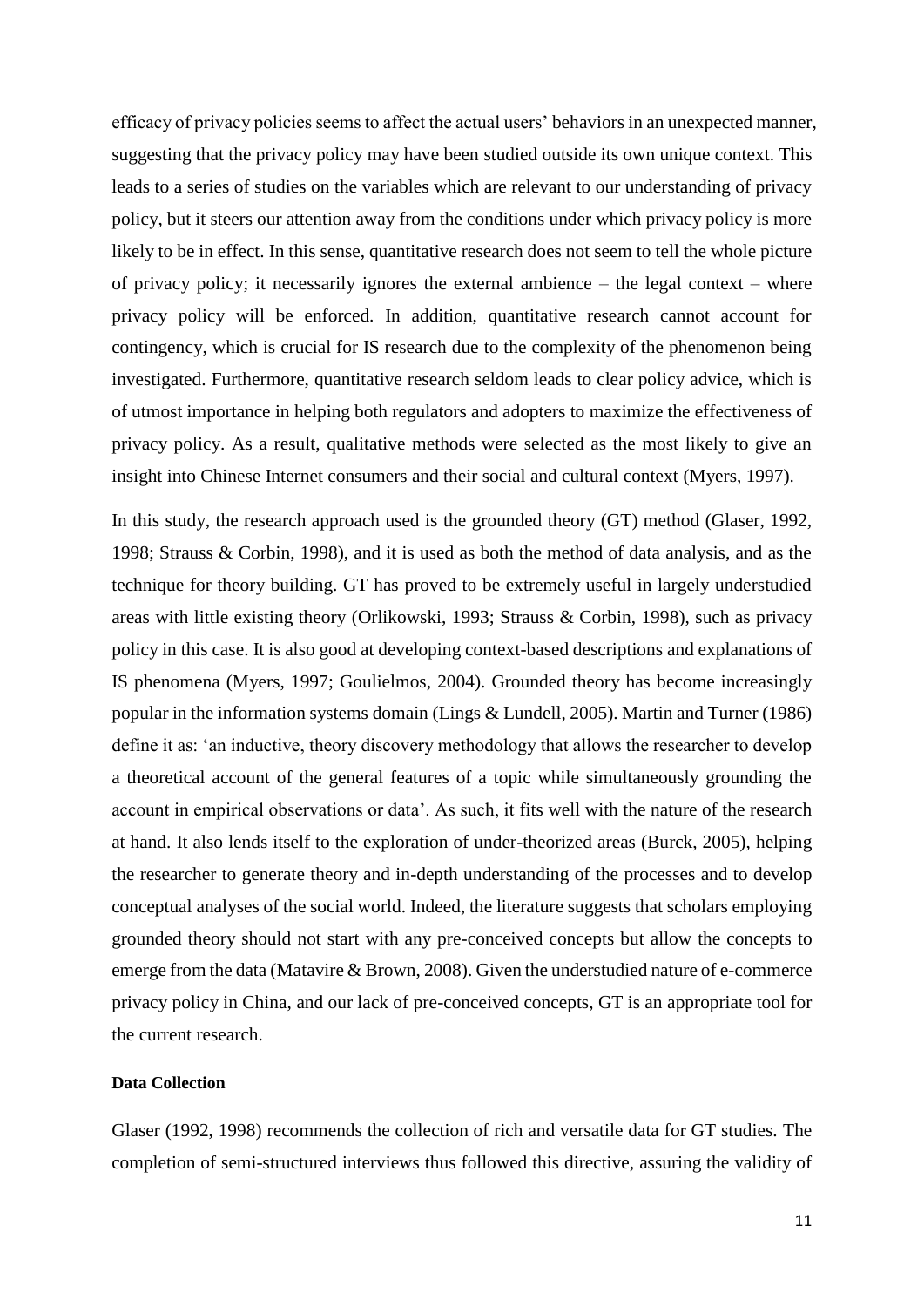the research (Bryman, 2004). The interview process contained seven questions, which were divided into three sections: basic information concerning consumers' general views of, and attitudes towards privacy policies were collected in Section 1 of the interview; their knowledge about privacy policy along with their habits and experience of accessing and utilizing these documents was collected in Section 2.

This information would be useful in two ways. First, knowing more about the current level of consumer awareness of privacy policy and consumer behavior would help us assess the appropriateness of current online vendor strategy, particularly in regard to human factors and potential privacy intrusion aimed at consumers and their behavior. Second, knowing more about consumers' habits and experiences would help us determine how privacy policy inter alia may be affecting behavior.

After completing these two interview sections, each subject was encouraged to share their ideas and opinions with the researcher in Section 3. The interviewees were allowed to express their views on issues they considered to be of importance. These interviews helped us fully understand their real thoughts. As the intention was for consumers to feel relaxed about communicating with us, no recording devices were used during the process (Silva & Backhouse, 2003). However, extensive notes were taken from which quotes could be drawn.

Semi-structured interviews were selected as the means of data collection for a number of reasons. Primarily, the varied professional, educational, and personal histories of the sample group precluded the use of a standardized interview. Semi-structured interviews were considered well-suited for exploring the respondents' perceptions and opinions around this complex and sometimes sensitive issue as they allowed us to probe for more information and clarification as necessary (Barriball & While, 1994). Furthermore, the inclusion of open-ended questions gave opportunities to identify new ways of seeing and understanding the topic at hand. Bernard (1988) argues that semi-structured interviews are best used when the researcher has only one chance to interview the subject, as was the case here. The semi-structured interview guide provides a clear set of instructions for interviewers and can provide reliable and comparable qualitative data (Cohen & Crabtree, 2006).

#### **Subject Selection**

The subjects were all active e-commerce users who have had at least two online purchase experiences. With the permission of the financial institution (C-bank) and supermarket (Y-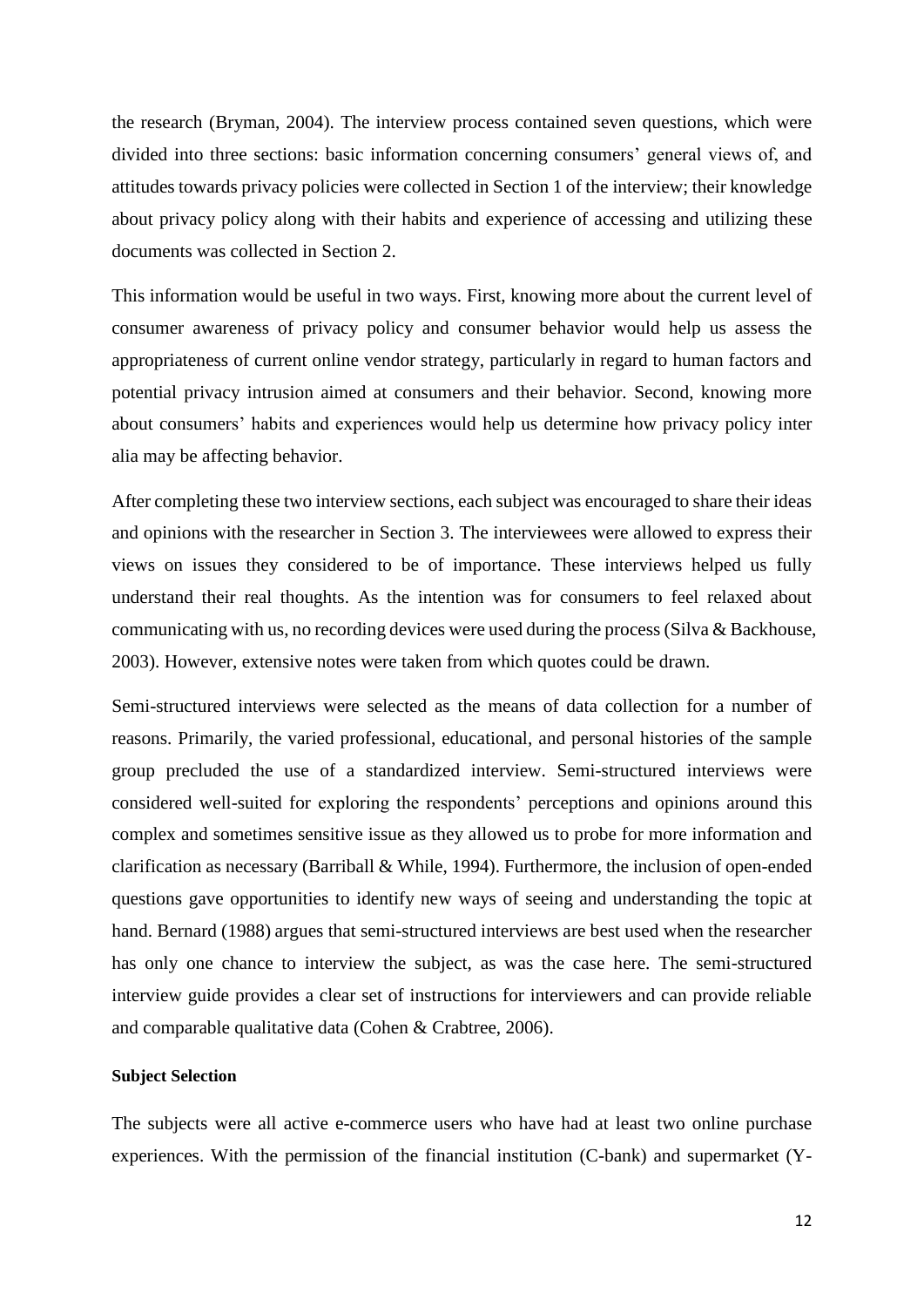supermarket)<sup>7</sup>, the potential subjects were identified as they finalized their transactions at the checkout. There were two reasons for this: (1) to do online shopping, consumers must register for online banking; and (2) most e-commerce transactions in China are conducted using the online payment tools Alipay or Wechat (these can also be used in supermarkets) (Qu et al., 2015). Consumers who were observed completing a relevant transaction of online banking at the bank counters or paying via Alipay or Wechat at the supermarket tills were invited to participate in the research. Thus, sample selection was purposive sampling (selecting with knowledge of the phenomenon) linked with a convenience sampling (random selection of those who happened to be there at the point of data collection). Those consumers who agreed to the interview request were taken to the VIP client lounge at the bank or to the café nearest to the supermarket. All interviews were done in Chinese and translation was done by the first author who is a native speaker. A total of 88 subjects (48 males and 40 females) participated in the research; they ranged in age from 24 to 66, with 57 people in the 24-35 age group, 19 in the 36-55 age group, and 12 in the 56-66 age group (Table 1 describes the detailed demographic profiles distribution). The sample size is considered to be within the range to provide validity for the study – even the gender split satisfies the average size of a valid sample for GT. Factors such as knowledge of the participants also affects the sample size.

|             | Number of Respondents: 88 |                |                |
|-------------|---------------------------|----------------|----------------|
| Demographic | <b>Value</b>              | Count          | Percentage (%) |
| Gender      | Male<br>48                |                | 54.5           |
|             | Female                    | 40             | 45.5           |
| Age         | 24-35 years old           | 57             | 64.8           |
|             | 36-55 years old           | 19             | 21.6           |
|             | 56-66 years old           | 12             | 13.6           |
| Education   | High school and below     | 5              | 5.7            |
|             | Bachelor's degree         | 59             | 67.0           |
|             | Master's degree           | 22             | 25.0           |
|             | Doctorate degree          | $\overline{2}$ | 2.3            |
| Employment  | Employed                  | 63             | 71.6           |
|             | Self-employed             | 11             | 12.5           |
|             | Student                   | 6              | 6.8            |
|             | Retired                   | 8              | 9.1            |
| Internet    | Less than 1 year          | $\overline{2}$ | 2.3            |

Table 1 Demographic Profiles Distribution

**.** 

<sup>7</sup> The two organisations remain anonymous at their requests.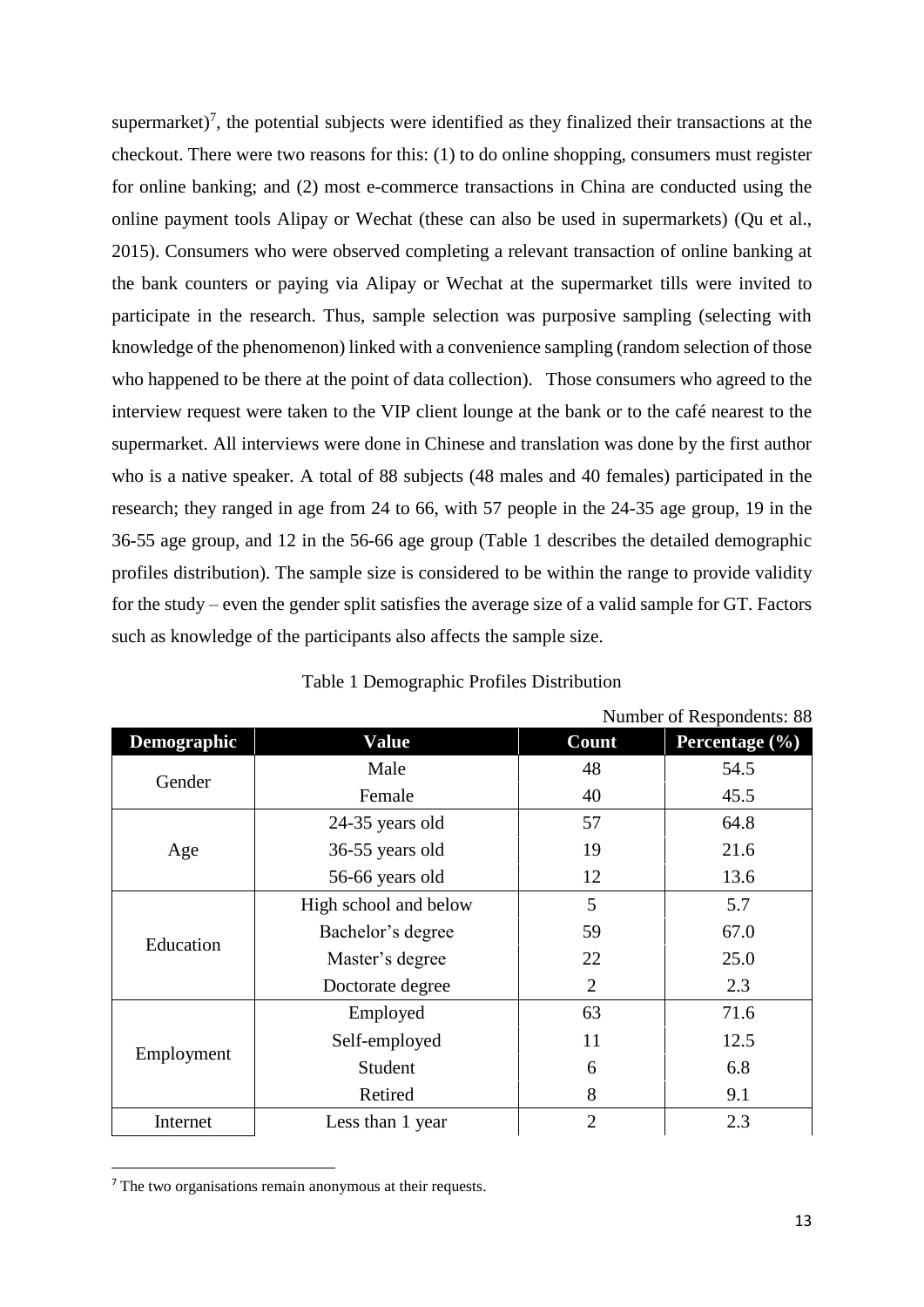| experience | $1-2$ years        |    | 5.7  |
|------------|--------------------|----|------|
|            | 2-5 years          | 23 | 26.1 |
|            | $5-10$ years       |    | 46.6 |
|            | More than 10 years |    | 19.3 |

#### **Data Analysis**

We started analyzing the data as soon as it was collected and followed the GT coding stages: open coding, selective coding, and theoretical coding. At the opening coding stage, the interview data was analyzed line by line, a coding method that is recommended by Urquhart (2007) and demonstrably useful. Selective coding thereafter facilitates the categorization of the preliminary codes that are derived from the first stage. Practically, we sorted all open codes into groups as the selective codes. Two authors discussed with each other the possible selective codes based on the meaning of the open codes until the final agreements were reached. We then proceeded to theoretical coding, where the correlations among those selective codes and the core theoretical cluster/s surfaced. During this stage, Hekkala and Urquhart (2013) suggested an analytical memo approach, rare in IS but well accepted in social science, where the scholars take notes of their own thoughts about the entire procedure of cluster development. Given its proven usefulness in theorizing, we employed the analytical memo approach in this work. Following the principle of constant comparison (Strauss & Corbin, 1998; Glaser & Strauss, 2009), we systematically compared each new piece of data with what we already had, looking for similarities and differences and developing categories until each category identified in the theory was saturated and no new insights in that category arose (Glaser, 1992).

## **FINDINGS**

The interviews revealed some illuminating findings. All respondents admitted that e-commerce has brought tremendous convenience to their daily life by offering a great variety of products with more transparent prices. However, their answers highlighted several issues surrounding privacy and e-commerce and its possible personal influences. The preliminary results also interestingly suggest that there is no significant difference in responses among different demographics in terms of gender, age, and education.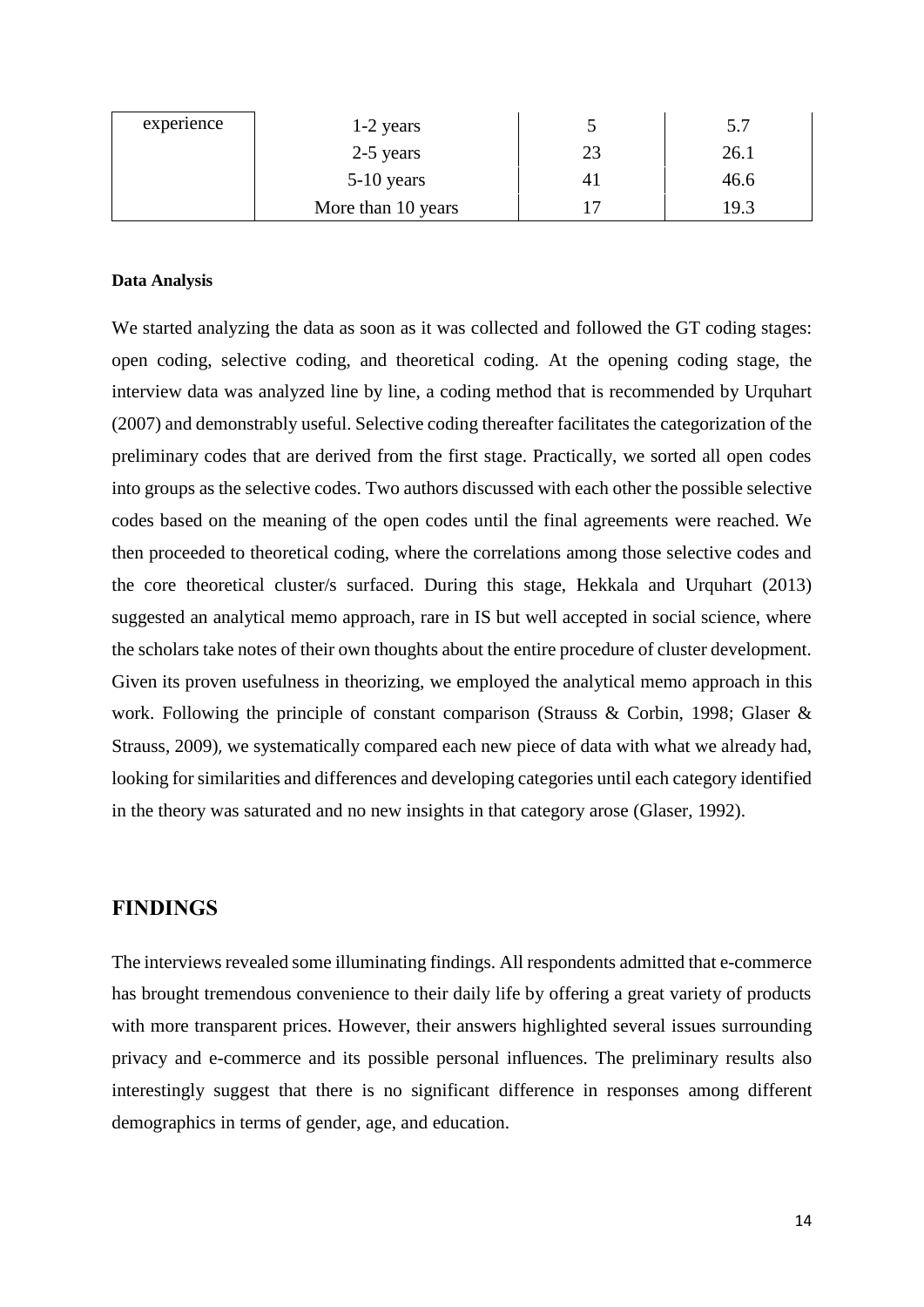We identified four primary categories – legal influence, privacy policy's manifestation, consumer perception, and consumer behavior – from the selective codes to form the basis of the core theme of e-commerce website's privacy policy's efficacy in detail, which together are illustrated in Table 2.

| Category                             | <b>Selective code</b>                                    | <b>Analytical summary</b>                                                                                                                                                                                                                                                                                                                               |  |
|--------------------------------------|----------------------------------------------------------|---------------------------------------------------------------------------------------------------------------------------------------------------------------------------------------------------------------------------------------------------------------------------------------------------------------------------------------------------------|--|
| Legal<br>influence                   | Chinese law                                              | Legal influence is presented mainly in the forms of<br>enacting laws and supervisory body: if the laws and<br>body are widely known and in effect, significant<br>influences are anticipated; otherwise, they are<br>limited.                                                                                                                           |  |
|                                      | Supervisory body                                         |                                                                                                                                                                                                                                                                                                                                                         |  |
| Privacy<br>policy's<br>manifestation | Layout                                                   | Legal influence is also adversely affected by the<br>privacy policy that is presented by each B2C website<br>as its front to consumers. Layout and design of<br>privacy policy are among the most important facets<br>that are important to consumers: the former referring<br>to its accessibility and the latter reflecting its<br>understandability. |  |
|                                      | Design                                                   |                                                                                                                                                                                                                                                                                                                                                         |  |
| Consumer<br>perception               | Past experience                                          | Consumers' past experience shapes their decision-<br>making towards e-commerce, and in general, the<br>sentiment of distrust is pervasive among them,<br>which further affects their thoughts and actions.                                                                                                                                              |  |
|                                      | Distrust                                                 |                                                                                                                                                                                                                                                                                                                                                         |  |
| Consumer<br>behaviour                | Self-protection                                          | Self-protection activity is the most frequently<br>witnessed behavior in e-commerce transaction,<br>which leads to the awareness of its effectiveness in<br>the context of information privacy and privacy<br>policy.                                                                                                                                   |  |
|                                      | Self-awareness                                           |                                                                                                                                                                                                                                                                                                                                                         |  |
|                                      | Vigilance relaxing                                       | Consumers relax their vigilance for privacy<br>concerns as a result of the self-protection and self-<br>awareness.                                                                                                                                                                                                                                      |  |
|                                      | Acceptance of<br>privacy breach                          | Consumers have to accept a breach of privacy in<br>their life.                                                                                                                                                                                                                                                                                          |  |
|                                      | Price and product<br>variety oriented<br>online shopping | The preferences are given to price and product<br>variety by consumers as the main proxies in online<br>purchase despite the allegedly privacy concern.                                                                                                                                                                                                 |  |

Table 2 Construction of Privacy policy's efficacy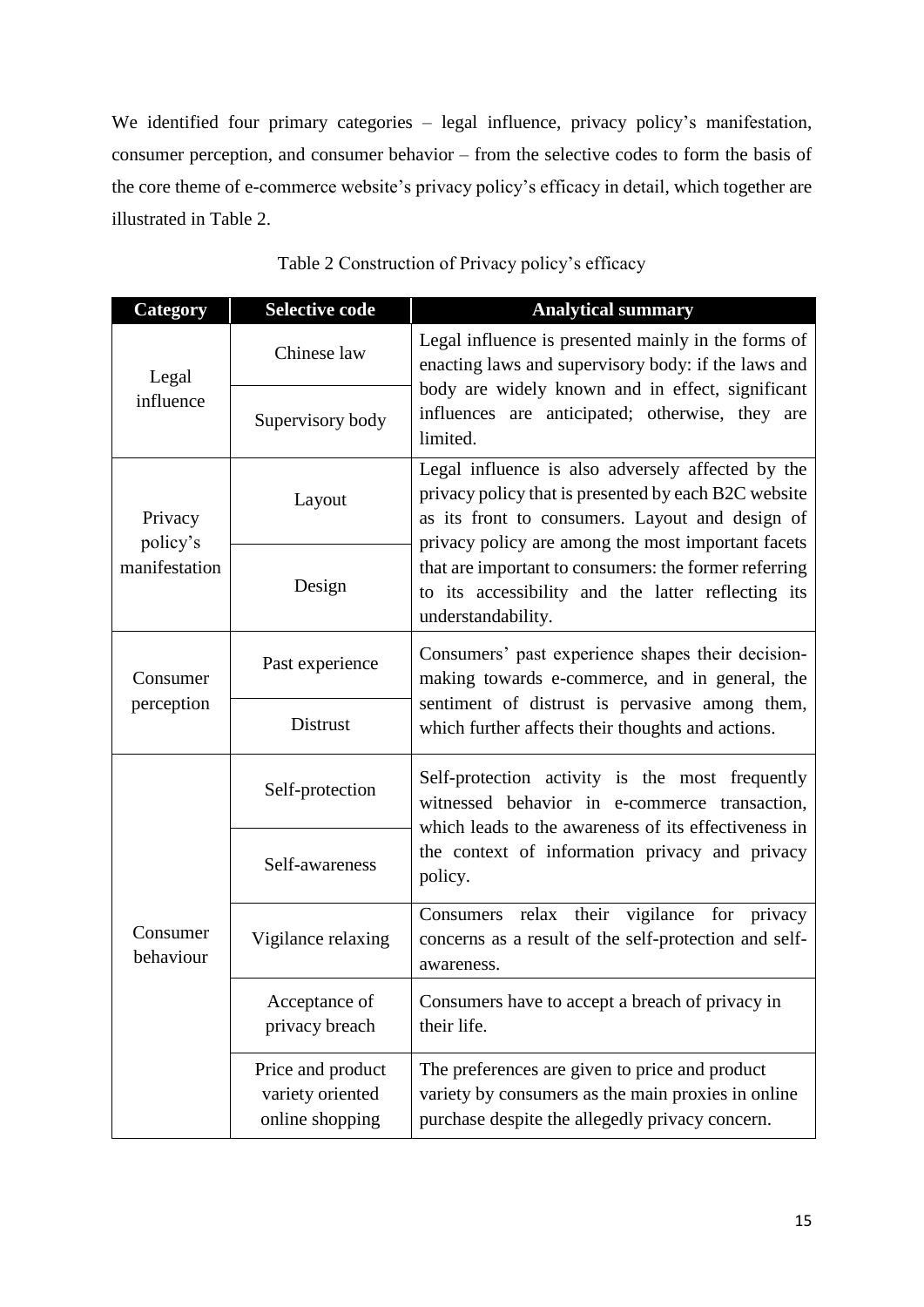#### **Legal influence**

This category illustrates how e-commerce websites' privacy policy is influenced by the current Chinese law environment. Chinese law is one of the major concerns of the research, and the result suggests that the situation of its unawareness is compounded by the fact that currently there is lack of supervisory body to monitor privacy policy usage.

Lack of supervisory body: Respondents pointed out that organizations list privacy policies on their websites, but they were not independently verified by an influential and impartial third party, and there is no supervisory body within the government system that will check whether the privacy policies are proper or workable.

*"I don't think there exists an organization that belongs to the government specifically dealing with privacy protection, let alone privacy policies, especially the privacy policies of Internet vendors." – Interviewee* <sup>10</sup>

*"They can publish all they want – some sweet nothings – because no one would regulate their manners or tell them how to make their promise to consumers. They just pick up the nicer words. I know the Consumer Association, but they are more concerned about the product quality (whether it is counterfeit) rather than privacy policies, aren't they?" – Interviewee* <sup>15</sup>

*Unaware of enacting Chinese law:* As a result of the above, almost all of the respondents were unsure whether China had any legislative measures in place to oversee how the personal information of consumers is handled by the Internet vendors. The interviewees believed that the privacy policies on shopping websites were self-made regulations adopted by retailers rather than an obligation under Chinese law, and that as such, it is unlikely that they will adhere to this policy promptly or properly.

*"I don't quite know if there is any relevant law or not. I guess so, but I have never heard of that or been aware of them." – Interviewee* <sup>19</sup>

*"Privacy policies? Aren't they self-claimed statements that appear to be very formal and official, but how knows? There's no national law or judicial* ru*les that can be applied to them." – Interviewee* <sup>53</sup>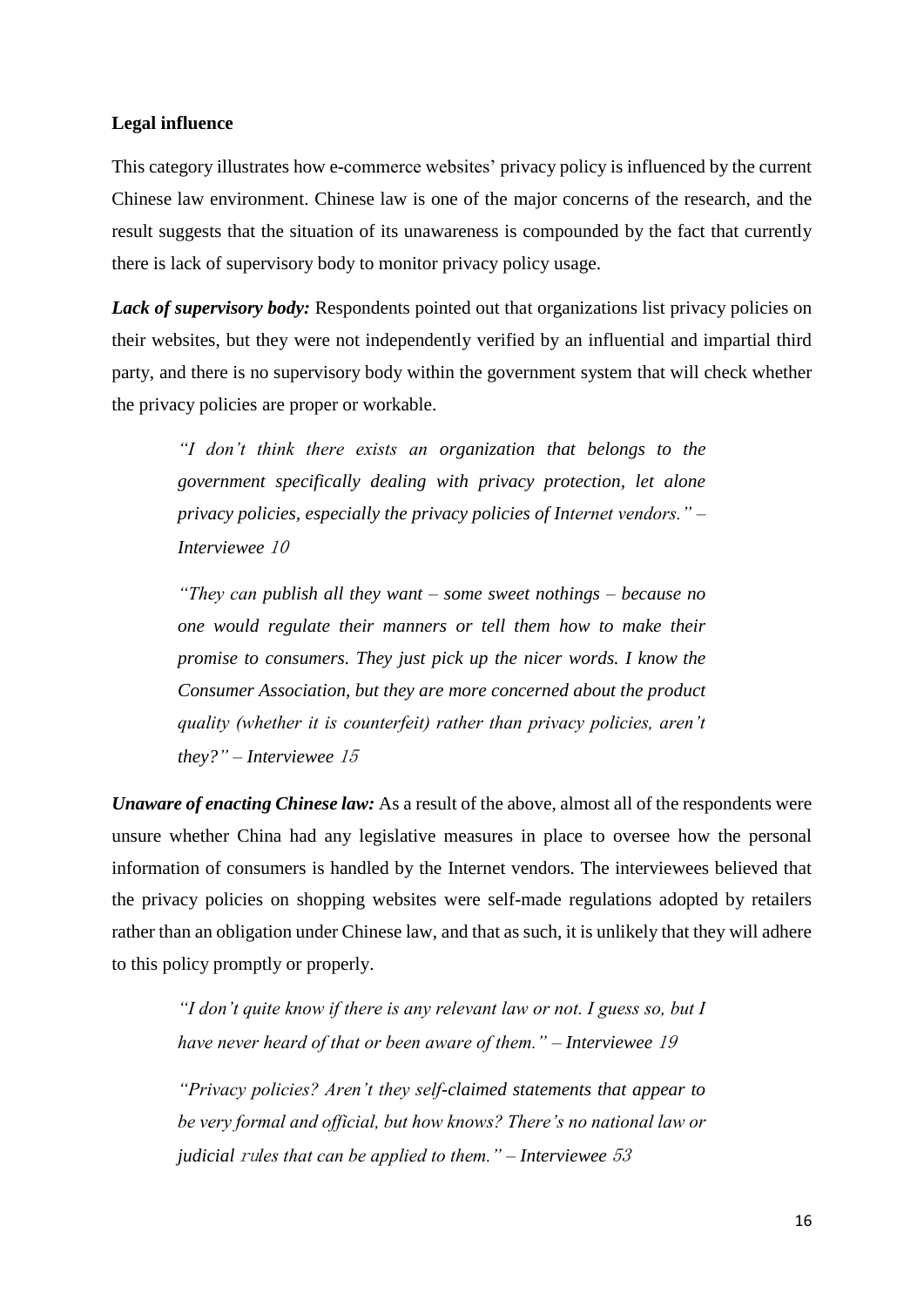#### **Manifestation of privacy policy**

The importance of this category's effect on the legal influence came to the attention in the process of analysis, which is mainly reflected in two dimensions – the layout and design of the privacy policy.

*Layout of privacy policy:* Only six respondents had read the privacy policies on shopping websites. A large proportion of interviewees complained that these privacy policies are not easy to find; one interviewee was of the view that all shopping websites are designed in such a way as to promote advertisements and sales information, with privacy policies being deliberately hidden behind the promotional material and consequently difficult to spot.

*"If not were asked by you, I would never know they have privacy policies on their websites!" – Interviewee 33*

*"I heard of that from TV news, but they (privacy policies) didn't come to my notice on their homepages. Apart from commercials and promoted products, what else?" – Interviewee 75*

All respondents expressed their frustration of the privacy policies posted by the Internet retailers. One respondent asked: *'How can you believe a statement (privacy policy) that is almost inaccessible? If they do not want us to even know the existence of this stuff, it is weird that they want us to trust it'*. He further added that: *'If they do have strong confidence in the contents and quality of the privacy statements, they should put them in a more eye-catching position instead of a place where you have to make efforts to locate it'*. *Interviewee 62*

*Design of privacy policy:* Among those who said they had managed to locate the privacy policies, a few admitted to not reading them or to just glancing at them. Various reasons were given for this, such as the privacy policy being *'excessively'* lengthy and too *'technical'* to understand. One respondent mentioned that the only privacy policy he had skimmed contained so much legal and computer jargon that it was almost entirely incomprehensible for a layman. Policies were also criticised as *'vague'* because they fail to specify how personal information will be processed. The respondents therefore deemed reading these policies a *'waste of time'*.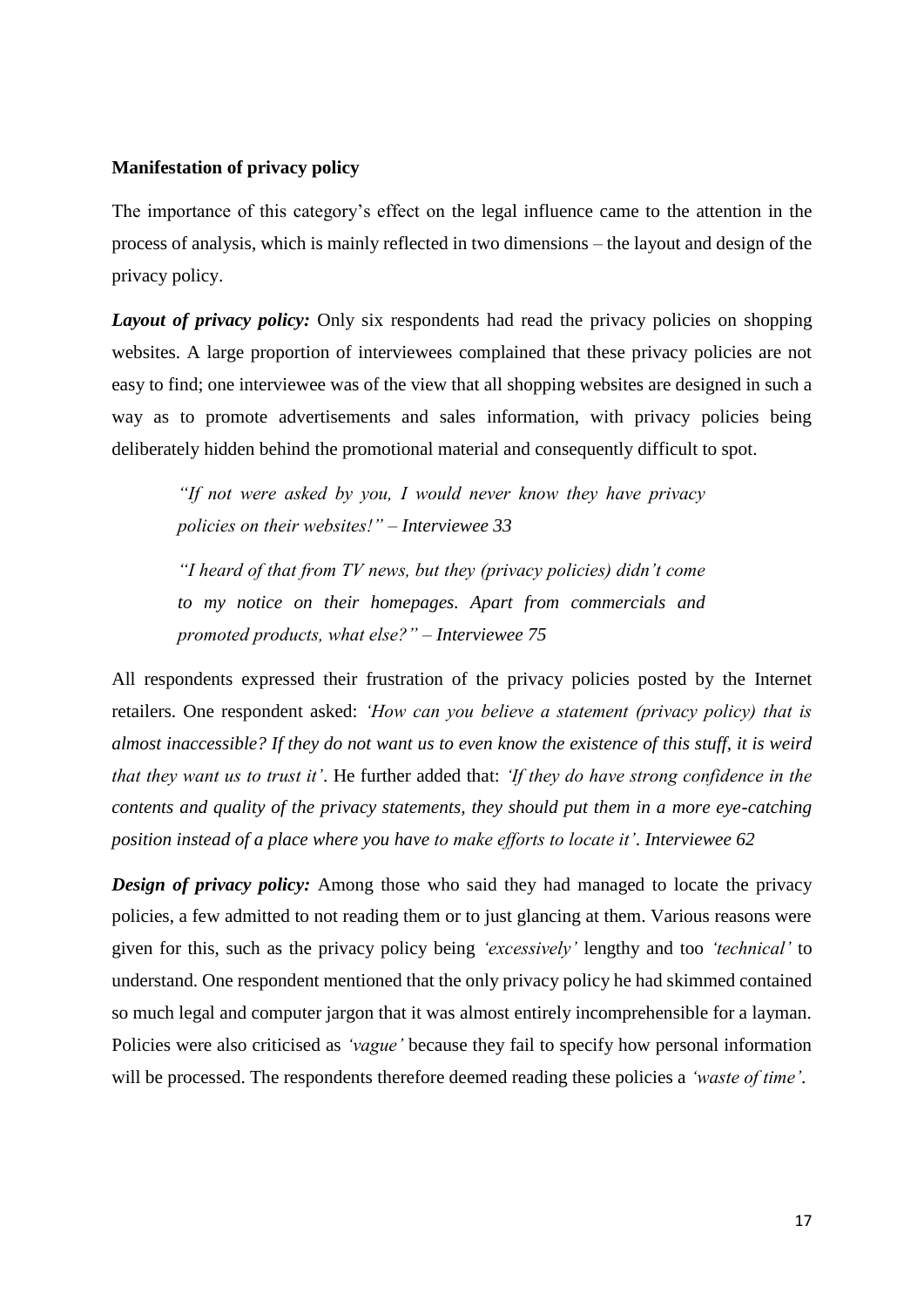*"I must be too bored to read it (e-commerce website's privacy policy) once – also the last time! It's extraordinary long like a formal contract!" – Interviewee 15*

*"Sometimes they have used many terminologies that sound very obscure to me – the trick they played to prevent us from reading, I guess." – Interviewee 36*

*"I have an impression that they don't want us to understand them (ecommerce websites' privacy policies). They only list something superficial or what we already know even from the newspaper." – Interviewee 48*

As the respondents found that the privacy policies of these e-commerce websites are generally inaccessible and user un-friendly, they doubted whether there was any legal enforcement regarding this issue. Most of them concluded that the law pertaining to privacy policies was either '*absent'* or '*ineffective'*.

#### **Consumer perception**

The notion of consumer perception arose from the open coding process, where the past experience in privacy breach and the distrust towards cyberspace emerged. They together illustrate how this selective code focuses on the efficacy of e-commerce website's privacy policy.

*Past experience in privacy breach:* Almost all respondents were worried that their personal information was being gathered and utilized by online retailers and even disclosed to unauthorized third parties without their consent. Some respondents considered themselves *'victims'* of privacy breaches, citing *'an unprecedented scale of privacy intrusion'* into *'every aspect'* of their life. All respondents mentioned that in the recent past they had been frequently harassed through spam, text and phone calls, and that the harasser was aware of one or more pieces of their personal information such as full name, address, gender and purchase behavior.

*"Literally I receive unsolicited texts every day from all different unknown numbers and they even know my name! Very scary!" – Interviewee 26*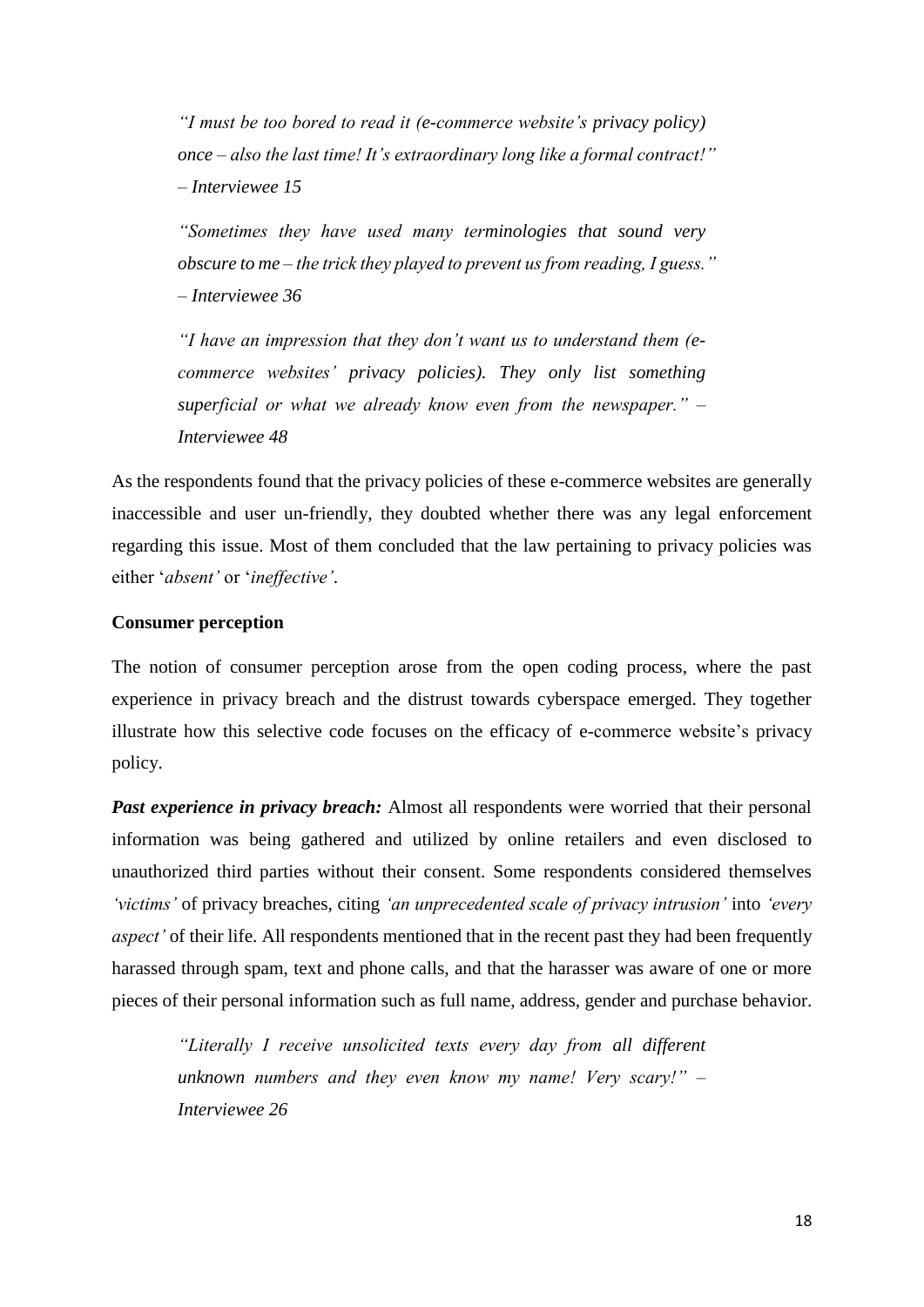*"I can't tell you how many calls I have received to tell me either I got a lottery or I received a court summon, or something even weirder. It didn't surprise me if they know my names, but it did when they even read out my national ID number and home address! How did they get them?" – Interviewee 69*

*Distrust towards Cyberspace (including privacy policies):* Apart from their negative personal experiences in privacy breach, the respondents also admitted their distrust towards cyberspace, which was generally deemed as capricious and undistinguishable. They have been repeatedly advised of online scams, phishing attack, identity theft, etc. from news coverage and/or friends' experiences. To this end, most of them expressed skepticism to nearly all online commitments and/or '*self-claimed*' promises, for instance, privacy policies.

*"I feel a bit uncertain and unsafe for everything online, and thus I have to be very (very) careful. I have known numerous online scams, some of which were not easily identified or avoided." – Interviewee 1*

As highlighted above, some respondents attributed their distrust of cyberspace, including privacy policies, to the lack of regulation in this area. They also cited the lack of a supervisory body to oversee the activities of Internet retailers.

#### **Consumer behavior**

What people say is sometimes different from what they do, and extra attention was thus given to the selective code of consumer behavior, which consisted of four open codes – selfprotection, self-awareness, vigilance relaxing, acceptance of privacy breach, and the use of privacy and product variety as the main parameters for choosing e-commerce vendors.

*Patchy self-protection measures:* In order to protect themselves from privacy breaches by Internet retailers, a few respondents adopted self-protection measures that could be viewed as passive and patchy. For example, one respondent mentioned that the Internet vendor she frequently used allows consumers shopping on its website using a pseudonym (though other personal details have to be genuine), whilst another described having bought an app that generates a new mobile phone number each week. He used the generated number when filling out personal information on the shopping websites.

*"So every time I do online shopping, I just filled out the shipping form with a pseudonym. …… Yes indeed, the address has to be real, and*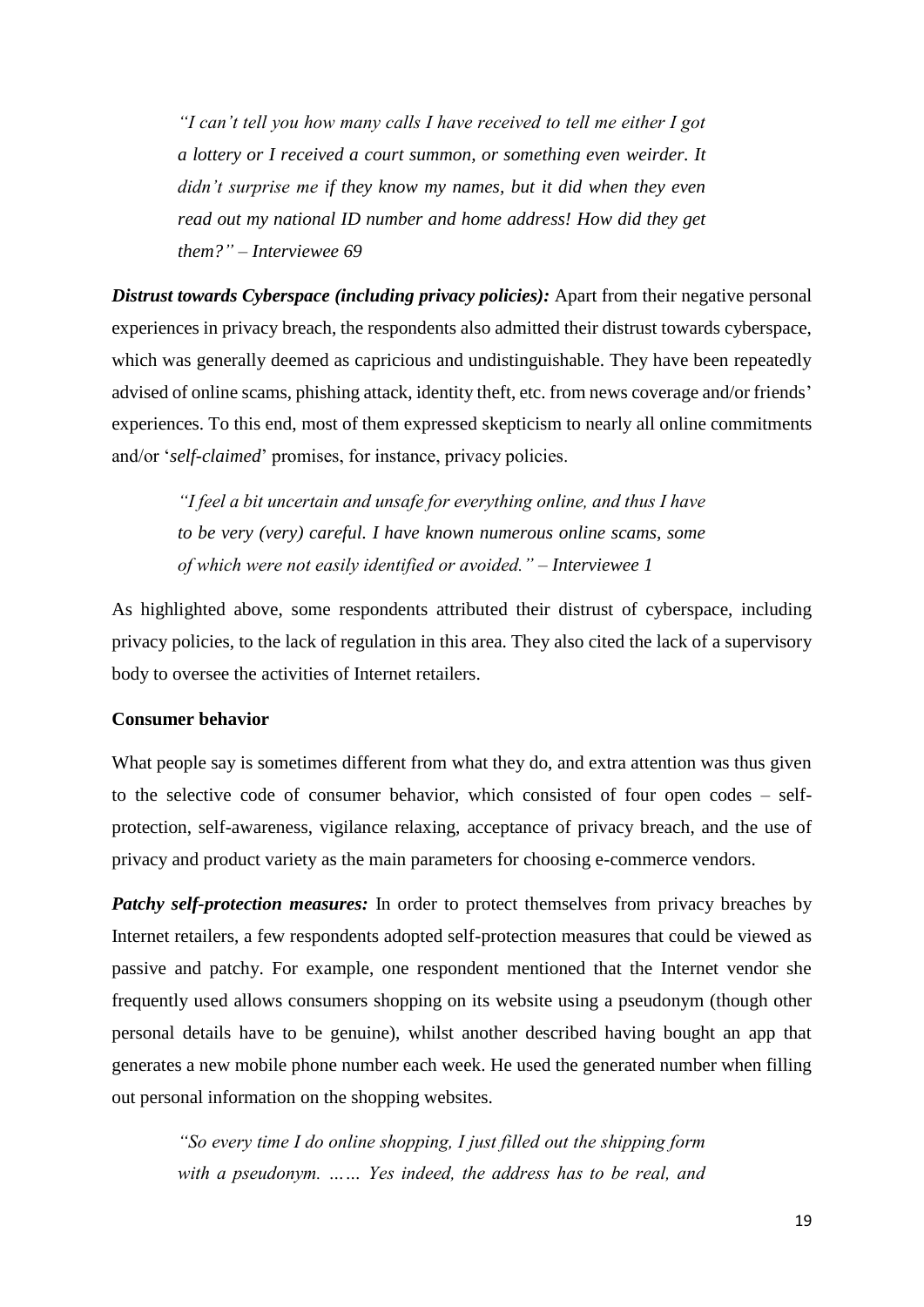*otherwise I wouldn't receive my parcel. …… (Laughing) I know it alone can't be very effective, but at least I have to do something to protect myself; at least they didn't know my name, did they?" – Interviewee 31*

*"I use an app, which enables me to provide a one-time mobile phone number for one week when I order something from Internet vendors. …… Oh, yes! You are right. They still have my name and address!" – Interviewee 53*

*Self-awareness of inadequacy of the measures:* However, the effectiveness of such privacy protection measures is very limited; pseudonyms and temporary phone numbers are unlikely to protect a person from breaches of privacy as long as they have to supply other personal details such as email and mailing address (for delivery). With the growing experiences of online shopping and privacy breach, the respondents came to realize that the self-imposed measures did not work to a satisfactory level regarding their privacy protection:

*"I used to adopt a bunch of measures (learned from my friends and online articles) to protect myself from privacy intrusion, such as pseudonyms and a second phone number just for online shopping. They worked a bit into effectiveness, but far less than being useful – I realised this as the unsolicited emails/texts are never getting fewer. To be honest, I feel extremely frustrated but what else can I do, stopping shopping online?" – Interviewee 23*

*"I always doubt these measures which were introduced by TV programmes and/or from Wechat Moment posts are really working. The reason is simple – there are so many online e-commerce shops and websites, and it is almost impossible to make sure all of them treat our own information seriously and responsibly if there is no regulation; even there is, I am not sure how it will be effectively implemented." – Interviewee 84*

*Passive vigilance relaxing for privacy concern:* Due to the fact that the self-protection measures are inconclusive, and their usefulness is limited, the respondents constantly face the possibility of privacy invasion. As this trend progresses, they gradually relaxed the vigilance for privacy breaches since their efforts were in vein: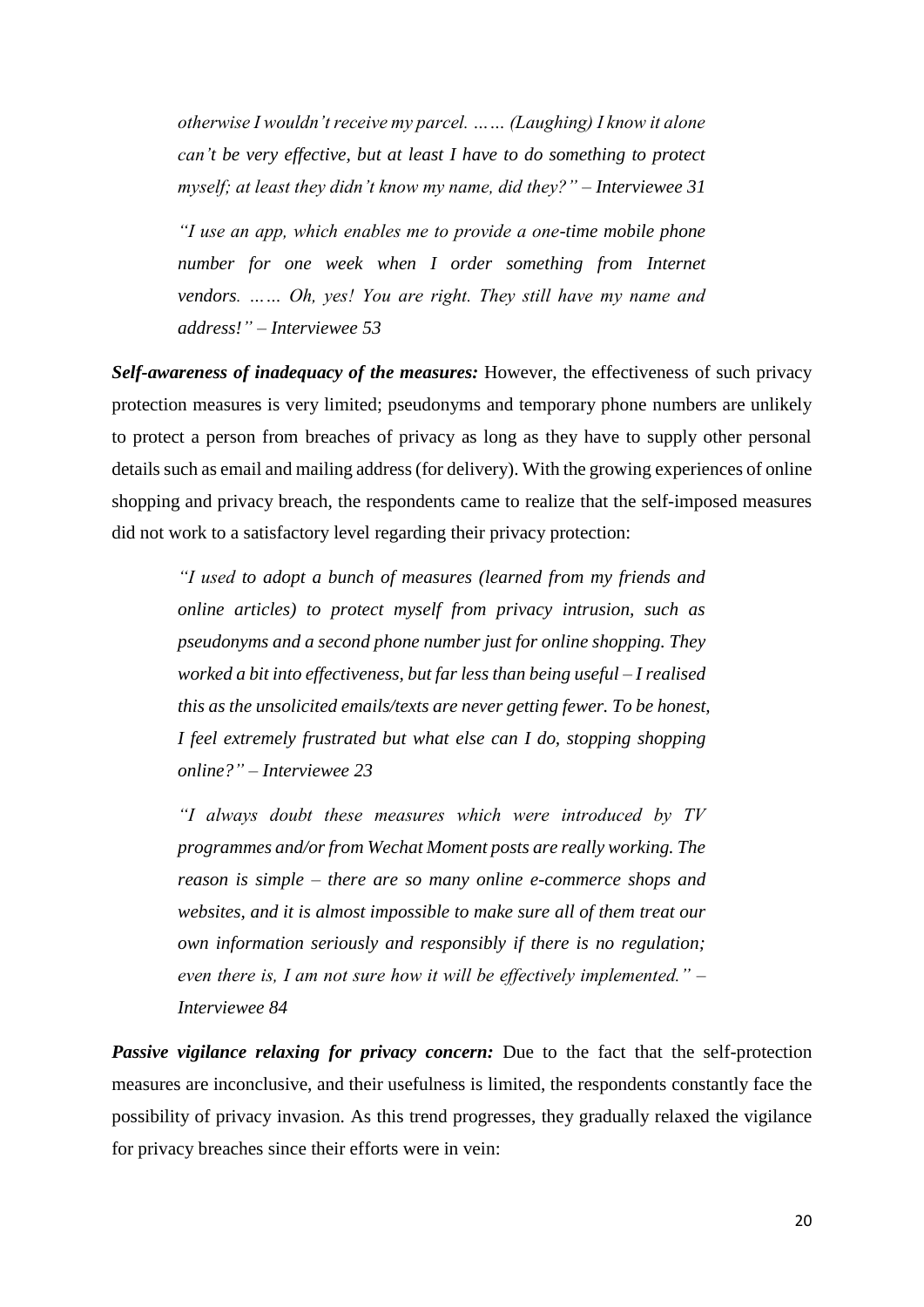*"I tried to protect my own privacy, but to no avail. Given that privacy invasion is pervasive at an unprecedented scale (we do online shopping almost every day), it would be too effort/time-consuming to perform full protective measures – I would be exhausted as well. Then it would be much easier if I don't take it that seriously, at long as my key personal information is not compromised." – Interviewee 16*

*"I think the privacy breach is the by-product of digital life. An old Chinese proverb says 'no fish can survive if the water is too clean'; for the same reason, no online activities are possible if no personal information is provided. (Therefore) I decided to downplay the privacy." – Interviewee 32*

*Acceptance of privacy breach as one fact of life:* The passive vigilance relaxing further leads to the acceptance that privacy breaches are 'unavoidable' and 'normalized by the introduction of digital life'. Respondents claimed that they try to strike a balance between the state of 'being moderately privacy breached' and the bottom-line of 'keeping key information safe and secure.'

*"I chose to accept it (privacy breach) as something normal or the cost you have to pay for the convenience received from shopping online; but of course, the cost can't be too high to afford." – Interviewee 23*

*"Personally, I would argue it (privacy breach) is common, and with the online activities become increasing diverse and essential to our daily life, it will get even worse. We have no better choice but accepting it. However, if there were some regulations, the scenario would be different I assume." – Interviewee 48*

*Using price and product variety as the main parameters for choosing e-commerce vendors*: In view of all the above, all respondents were of the view that a wide product range and competitive prices are more important to them than the privacy policy; even if a lesser-known retailer were to provide a clearer and more comprehensive privacy policy than its better-known competitors, consumers would still prefer the latter because they sell a wider variety of goods, offer better prices, and are more well-known. They were dismissive of Internet vendors' selfdrafted privacy policies – which have not been independently verified by a trusted third party – seeing them as unlikely to influence their purchasing behavior.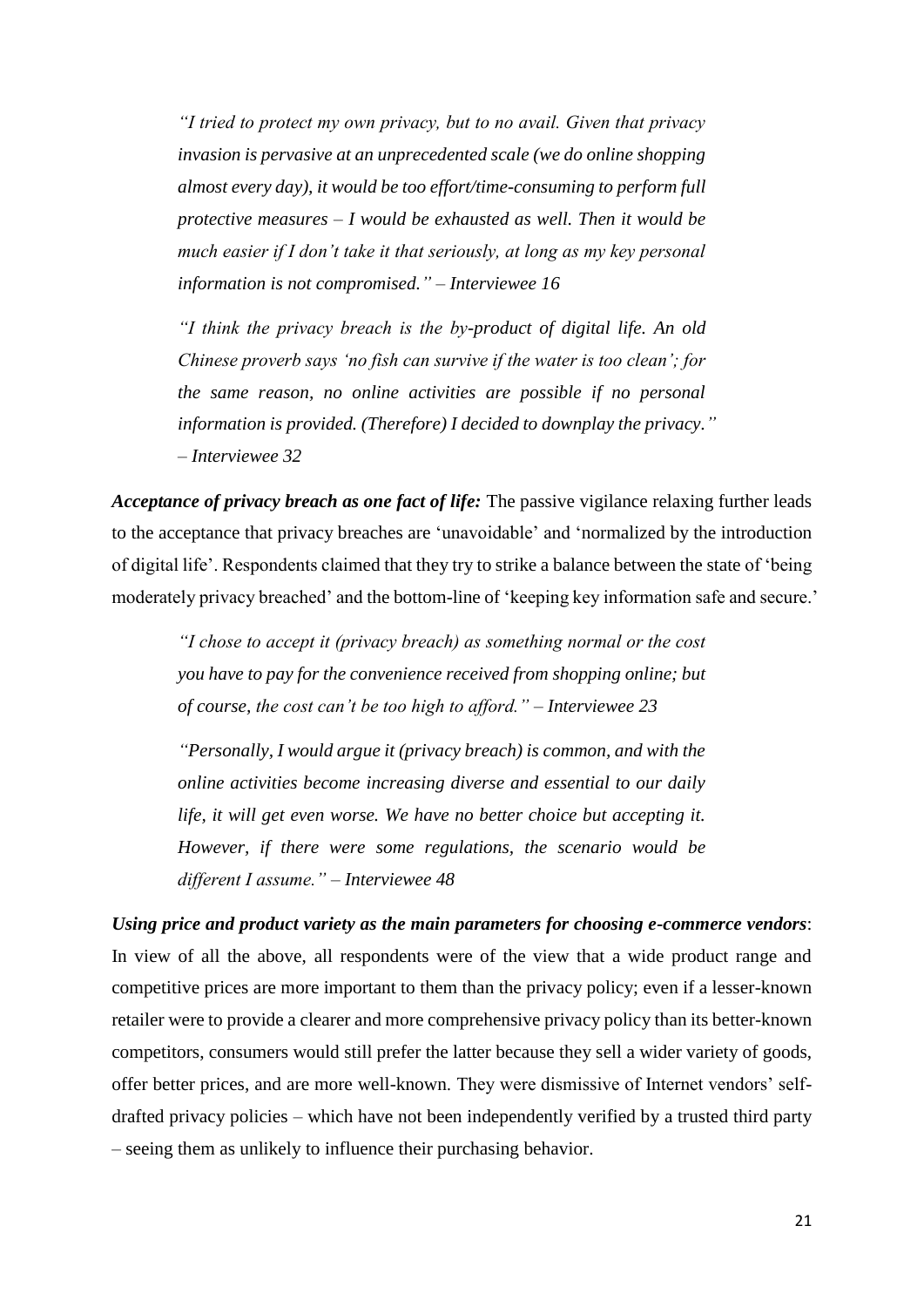*"To be honest, I don't bother to read them (privacy policies). As long as they are not verified or regulated by laws, I won't believe what they said at all. In this regard, the most important (thing) for me is the price. And maybe the bigger brand will be more cautious in handling our personal information? At least it cares about the reputation, I guess." – Interviewee 55*

*"There's no watchdog to oversee if what they said there are consistent with what they did. I don't feel very assured from them. So, I'd rather choose the one (Internet vendor) at least provided me some benefits, such as good price, more choices of products." – Interviewee 47*

## **DISCUSSION**

In this paper, we presented the efficacy of e-commerce websites' privacy policies derived from a GT study, which studied the seemingly conflicting phenomena leveraged by the absence of the legal enforcement. This section discusses the findings in the light of the literature in an effort to address the two research questions.

The study finds that whilst consumers in China are taking advantage of digital technologies to shop online in ever greater numbers, they are also concerned about privacy breaches and unwanted approaches from Internet retailers. These concerns are understandable, given the growing problems with online shopping security over the recent years (CNNIC, 2019). In 2018, 28.1 per cent of online consumers were victims of fraud, up by 1.5 percentage points from 2017 (CNNIC, 2019). Crucially, breaches in privacy are positively correlated with the amount of data collected by Internet retailers from their consumers. Wen (2013) states that 70 per cent of Internet retailers in China make it mandatory for consumers to provide at least three personal details – name, phone number, and mailing address – if they want to buy products from their website. This huge body of data is stored on web servers, offering a fertile environment for privacy invasion (iResearch, 2012). Our study finds that consumers in China are indeed bombarded with unsolicited content in the form of spam and texts, but that they are uncertain as to whether the legislative measures exist to protect them from this harassment. They are *aware* that there is no regulation regarding privacy policy or its verification through independent organizations.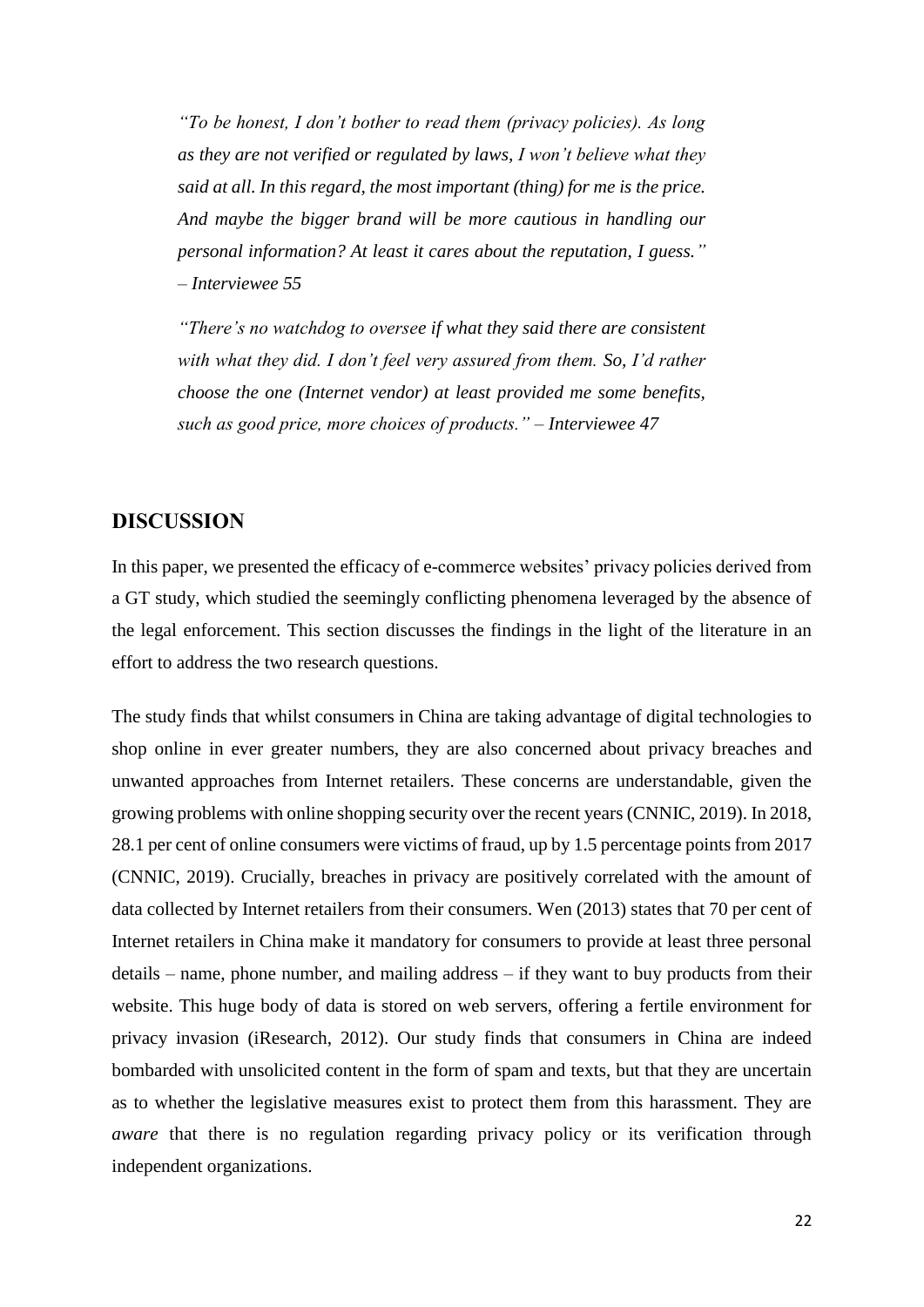The Chinese government's most recent move to protect online consumers' privacy rights is the PRC Law on the Protection of the Rights and Interests of Consumers (Consumer Law) (effective 15 March 2014) and the corresponding Measures for Penalties for Infringing upon the Rights and Interests of Consumers (Measures) (effective 5 January 2015). According to the Measures, business operators collecting or using the personal information of consumers must follow the principles of legality, appropriateness, and necessity. They must clearly state the purpose, manner, and scope for collecting and using the information, and obtain consent from the consumer. Finally, they are forbidden from leaking, selling, or illegally passing consumers' personal information on to other entities (Article 11(1), (2)). Unlike the Criminal Law, the Measures define what constitutes personal information:

'personal information of consumers refers to a consumer's name, gender, occupation, date of birth, identification number, residential address, contact information, status of income and assets, health status, consumption habits, and other information collected by business operators during their provision of goods or services that may independently or in combination with other information identify the consumers' (Article 11).

The Measures also take care of spam by prohibiting business operators from distributing unsolicited commercial content. Article 11(3) states that business operators must not send commercial information to a consumer without consent or request from the consumer, or after explicit objection by the consumer. Business operators who breach the above provisions will face penalties from the State Administration for Industry and Commerce (Article 2). Furthermore, their details will be recorded in a defaulters file and their name will be made public. The government has thus demonstrated its willingness to enact both criminal and civil legislation to protect the privacy of its citizens, the Consumer Law and Measures being the most relevant to online consumers. It must now promote awareness of these laws and advise the connections between laws and privacy policies – whether the laws enforce the privacy policies, oversee the privacy policies, or are symbolized by the privacy policies. To this end, the inadequate awareness of law and e-commerce website's privacy policy indirectly results in the contextual privacy-deprived e-commerce in China.

Regarding the consumers' perception, their understanding of the *nature* of privacy has significantly changed since the late 1990s as the Chinese society has gradually come to accept an expanded definition of the concept. Yu and Wu (1999) argue that historically, the right to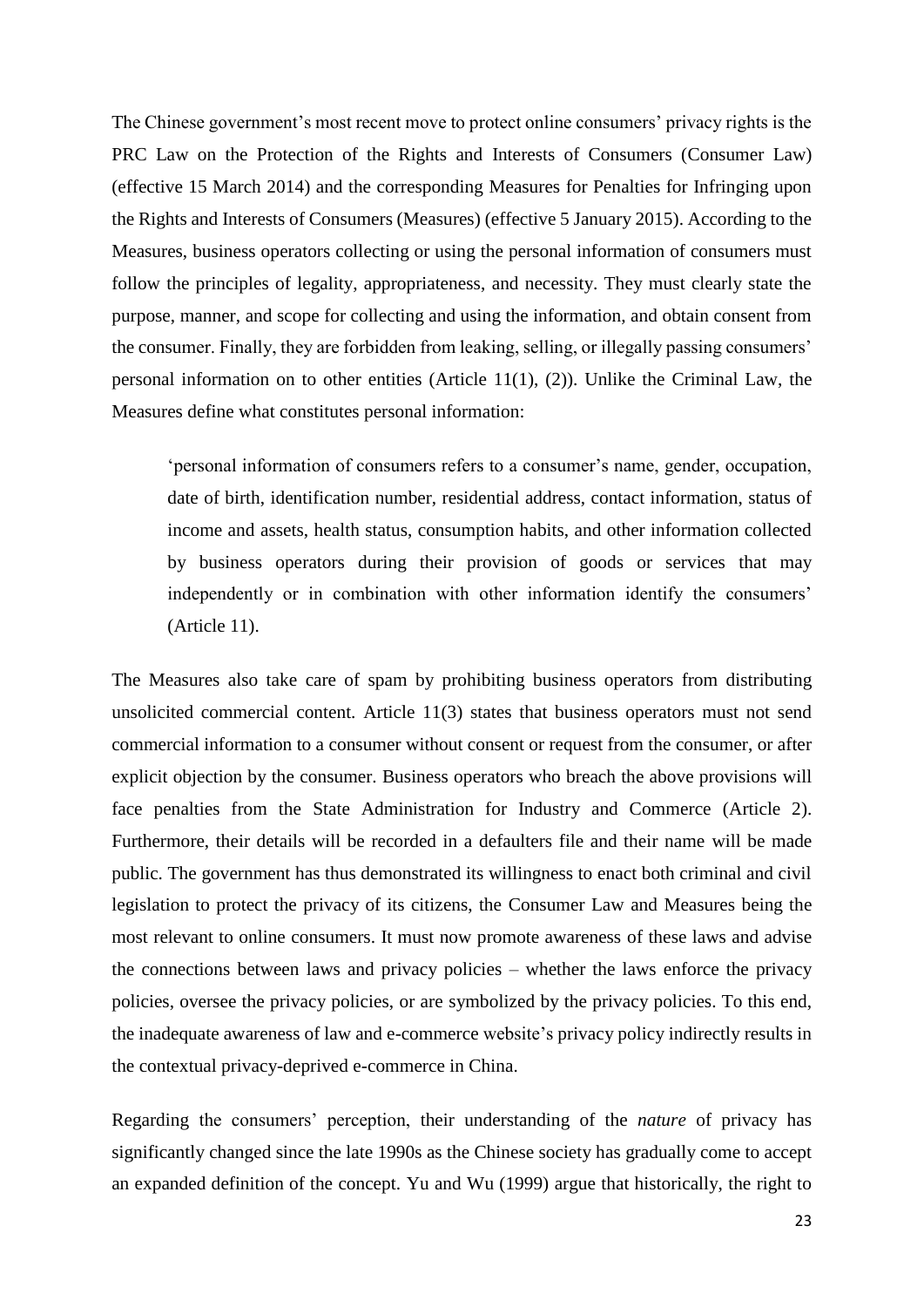privacy was not regarded as a property right, the general view being that the violation of privacy (e.g. through the revelation of embarrassing personal secrets) resulted in mere emotional rather than property damage. However, this began to change since China joined the World Trade Organization in 2001. Chinese policy makers expanded their understanding of the nature of privacy, concluding that the predominant focus of privacy protection should be personal data rather than personal information or personal activity, and accepting that the right to privacy encompasses both reputation rights and property rights. In accepting this, they were acknowledging that privacy violation may have both emotional and economic consequences (Feng & Rong, 2007; Xin & Shi, 2009). This led Feng and Rong (2007) to argue that if privacy is seen as a property right, consumers should be able to control their own data: that they have the right to consent, to know, to query, to protect, to correct and to gain economic interest from this data.

However, the development of new digital technologies has made it necessary to further elaborate the nature of privacy. Li (2011), for example, points out that personal data protection includes but is not limited to privacy protection, and should center on the subject's right of control. This reflects the policy change that has happened in recent years as the emphasis has shifted from privacy as a property right to privacy as an essential civil right. To sum up, although the concept of privacy is now widely accepted in China, there is to date no consensus on the nature of privacy; that is, whether it is a personal property right or a civil right. In other words, the asynchrony between the understandings of consumers and online vendors towards privacy directly leads to the perceived privacy-deprived e-commerce.

The research highlights contradictory behaviors in that the heightened privacy concern and lowered e-commerce website's privacy policy trust revealed here are being accompanied by an increase in online purchase activities. In addition, consumers are not willing to be charged premium for privacy as suggested by the literature but primarily rely on price and product variety as the key factors for online shopping. It is a long-held belief that individual privacy, especially information privacy, is not a priority in China. Tang (2002) attributes this to the Chinese society's long tradition of collectivism over individualism, the government's tight control over its citizens, and a crowded living environment in which private space is seen as an unlooked-for luxury. Yao-Huai (2005) suggests the last two factors are no longer relevant, but the first warrants closer examination.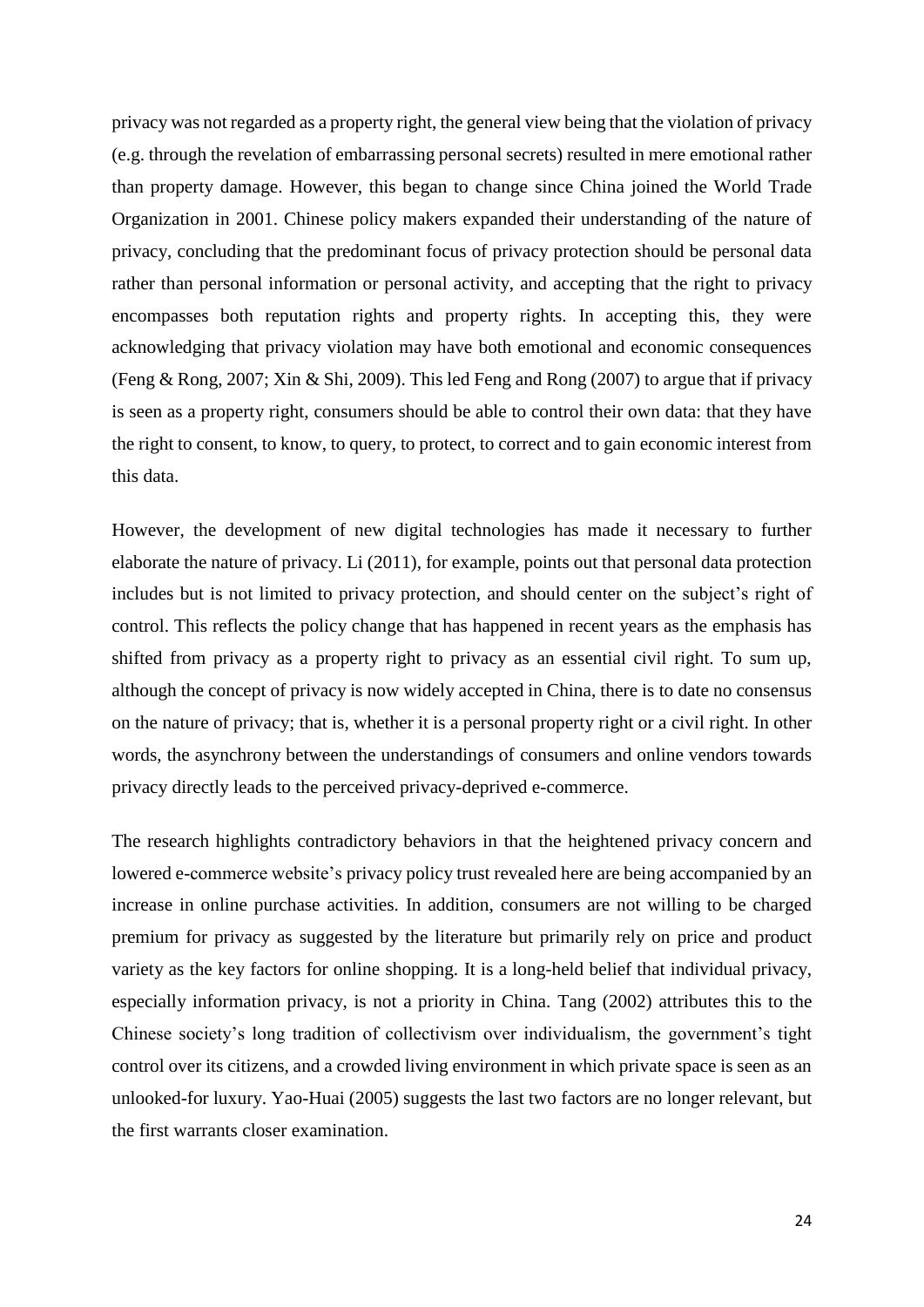In traditional Chinese society, the collectivism that repelled individual interests certainly had no serious interest in protecting individual privacy. Before the 1980s, if someone in China publicly expressed his/her intention to pursue their individual interest, he/she would certainly be viewed as an egoist. Since then, however, drastic changes in the economic structure and political domain have also driven significant shifts in thought and attitudes in Chinese society. But whilst the concepts of individual interests, freedom, and rights, no longer viewed as taboo, have undeniably impacted on social life and norms, the prevailing value system has only adapted to a point: that is, it now emphasizes the importance of unifying collective and individual interests instead of simply denying individual interests altogether. Collective and individual interests are both recognized as important, but the former is still seen as more important than the latter. This assumption impacts the moral evaluation of and moral thinking about all aspects of social activity, including privacy. Even though it leaves some space for individual privacy, the belief that collectivism outweighs individualism means that the concept will never carry as much weight as it does in the western societies (Yao-Huai, 2005).

Although people are becoming more aware of privacy, it has not yet become an overriding consideration. As their sense of individualism is reinforced, consumers are starting to care more about their own privacy, but when it comes to the disclosure of personal information to a large or influential organization, they are still likely to conform to existing norms and an undefined collectivism.

## **THEORETICAL FRAMEWORK**

#### **Relating the selective codes**

The final stage known as theoretical coding is to first build relationships between the selective codes to form the theoretical framework, which is specified in Figure 1. The unawareness of the Chinese law, and the lack of supervisory body together with consumers' past experience of privacy breach illustrate the current situation of a privacy-deprived e-commerce in China; whereas the layout and design of privacy policy relate to its basics. Regarding the ramifications of the privacy-deprived e-commerce, consumers' perception and behavior are centered: their past experience in privacy breach and general distrust towards cyberspace show their perceptions to this issue, while the self-protection self-awareness, vigilance relaxing, and the acceptance of privacy breach delineate consumers' behavior as a whole.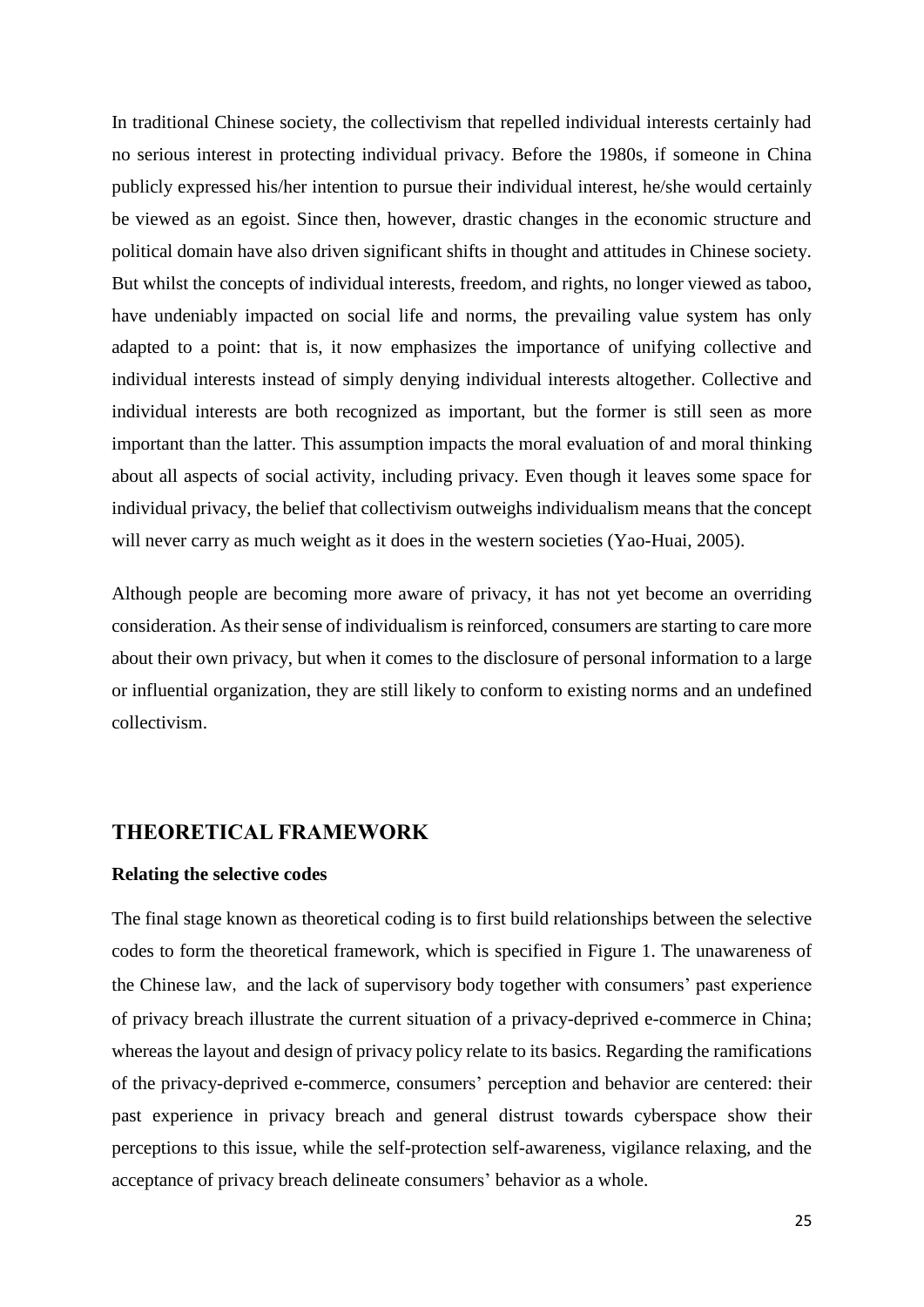

Figure 1 Theoretical Framework Based on Selective Codes

Indicated by the proposed theoretical framework, in this case, we further established the relationship between the three clusters surfacing from the process, namely, lack of a legal set of enforcement, privacy-deprived e-commerce, and price and product variety oriented online purchase. Figure 2 illustrates how the final stage linked them and allowed us to theorize about how the research focus was understood from the core theme of efficacy of privacy policy.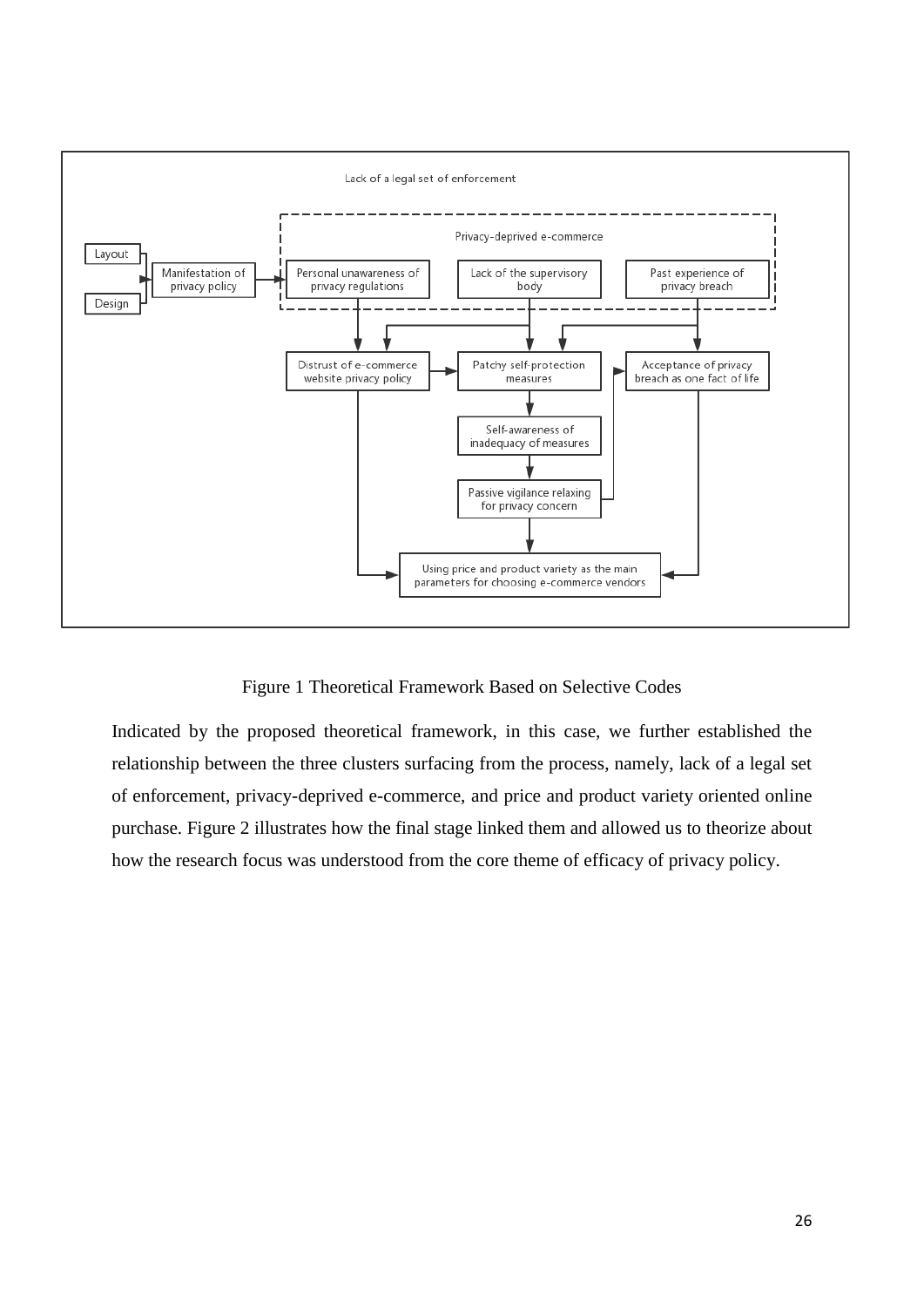

Figure 2 Relationship between clusters

The current status of privacy-deprived e-commerce was drawn upon the lack of enforced Chinese law and/or regulations regarding privacy policy. Due to the observed and foreseeable weaknesses in the enforced Chinese law and the e-commerce websites' privacy policies, consumers have developed a complex set of perceptions and behaviors in regard to privacy concern, privacy policies, and purchase activities. Likewise, the surprising choice of price and product variety as the main parameters for online shopping, which contradicts the notion of privacy as premium, was also seen to be affected by the general privacy-deprived e-commerce. In this regard, consumers further cultivated their self-actions and purchase preferences on the basis of their formed perceptions.

#### **Theoretical Integration**

Theoretical integration is an important step in building theory in a GT study (Hekkala & Urquhart, 2013), which relates to the process of comparing the generated concepts and/or theory with existing theories at the same level abstraction (Glaser, 1992). In this study, we link the codes arising from the selective codes regarding the efficacy of privacy policy to Dahmen's (1989) Theory of Development Blocks (TDB) and Jost et al.'s (2004) System Justification Theory (SJT) with examples to illustrate the linkages.

TDB starts with the definition of development block, which refers to a set of interconnected and interdependent factors in industrial development. The factors can be new products, new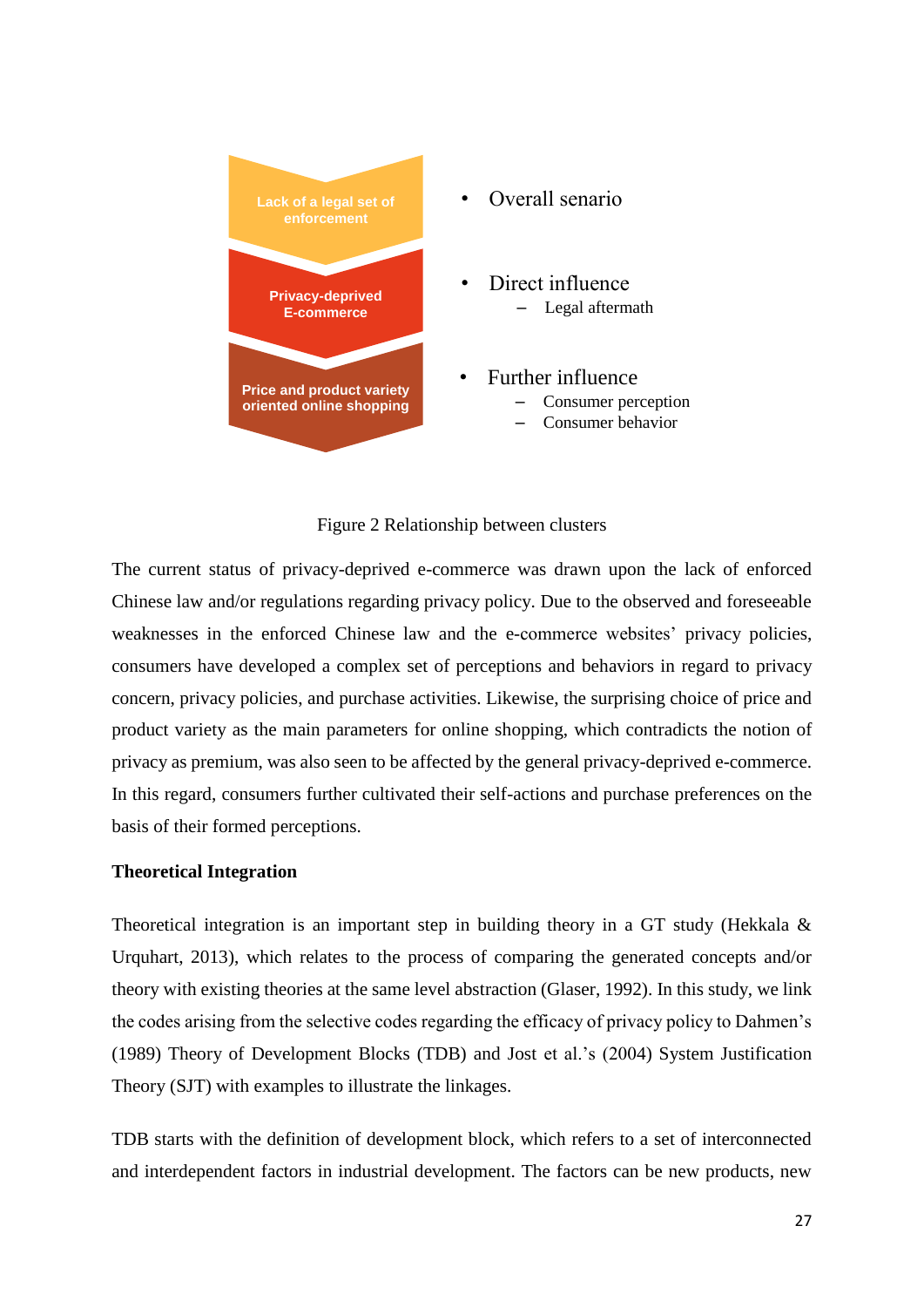markets, new methods of marketing, or new policies. The constant conflict between 'new' and 'old' components, which is named as entrepreneurial activities, implies an interaction between industrial developments and economic changes. In this process, incomplete development blocks generate both difficulties and opportunities for firms. In other words, industry development to a certain stage will require a realization of some further resources, which implies development potentials as complementary stage(s). If the complementary stage is missing, it will cause structural tension; as long as the missing stage come into place, the development potential will be realized. However, practically, such tension is crucial in the industry but difficult to cope with given the fact that it is generally caused by institutional factors, such as resistance of groups with vested interests, government regulations and legal framework.

TDB proves to be useful in contributing to closing the gap between micro and macro analysis, it may give some insight into the complex situation of privacy policy issue where several shareholders are involved. Furthermore, as TDB describes the institutional factors that exist in industry development, it should also lend a support in understanding the e-commerce sector in China. In theorizing the e-commerce business, TDB is implemented at the industry level which consistent with the scale of research method and paradigm of this study. According to Zhu and Janczewski (2016), the theory used should be compatible with the rest of the components of an article regarding the level, such as individual, organizational, industry, or societal, where the research is undertaken. In light of this threefold premise, we employ TDB in an attempt to understand this understudied area as a whole.

As a supplement, we also borrowed SJT as the lens to examine consumers' activities as certain surprising perceptions and behaviors are observed. SJT posits that people tend to use stereotypes to justify and normalize the status differences regarding social dominance. In particular, disadvantaged groups, when influenced by these conventional beliefs, are more likely to accept the status quo while legitimizing the same stereotype beliefs (Mullen et al., 1992; Jost and Hunyady, 2003).

Consumers have long time been implied or told that privacy is a type of property right, which can be transferred for various purposes, such as customized service and better price. However, they were normally treated by the online retailers as a way to dispel consumers' discomfort or emotional unrest regarding their personal data or to rationalize the utilization of consumers' own information. It thus contradicts with the concept that privacy is a civil right that has been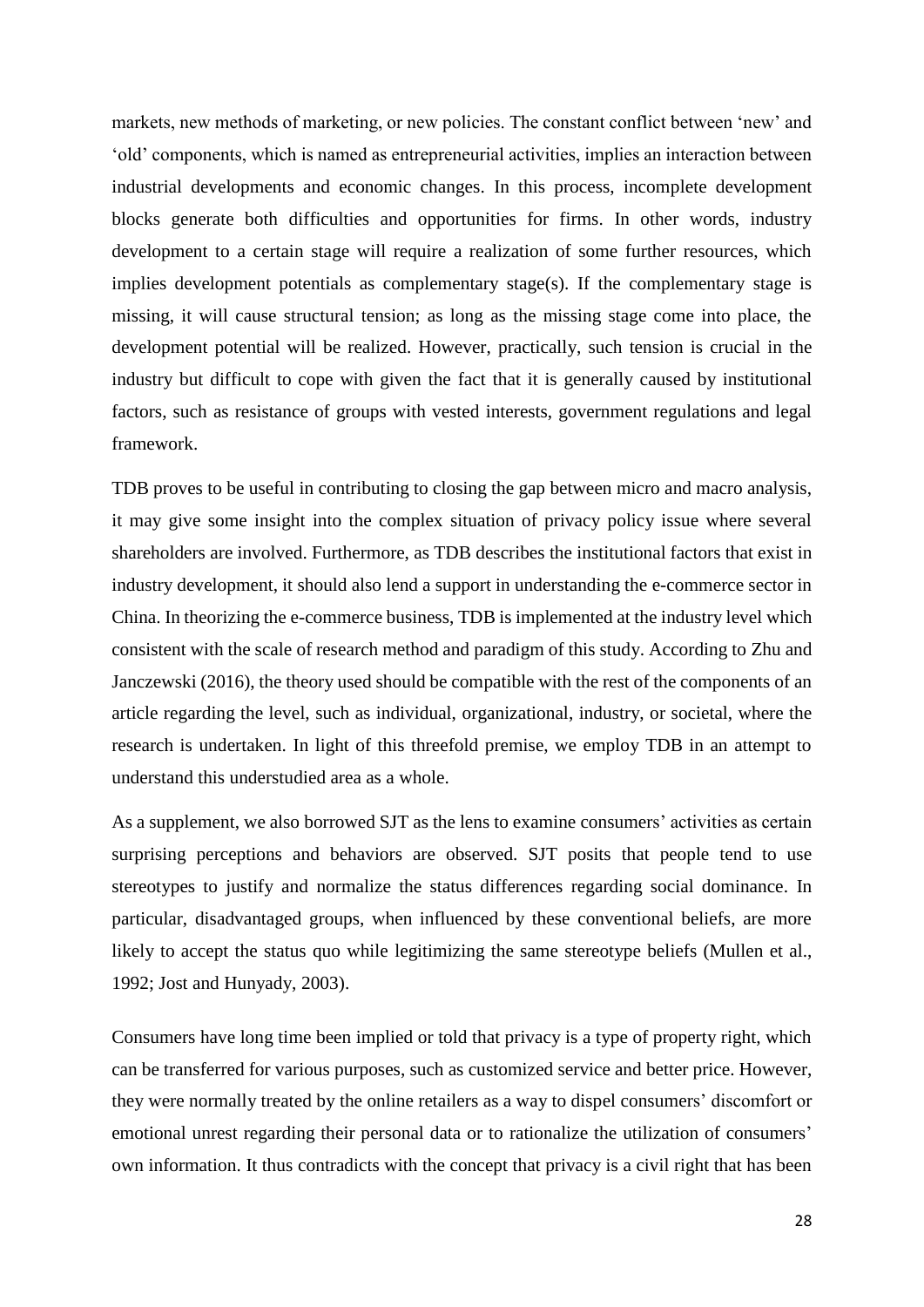instilled to consumers in the digital era. Facing unprecedented privacy invasion and elusive privacy policies, consumers consequently accept the fact that privacy breach is one facet of the daily life.

Speaking from an industry level perspective, e-commerce sector in China has enjoyed a longlasting prosperity in both transaction volume and amount, and the business is expected to further develop onto a next stage. When encountering a new requirement from the consumers pertaining to their personal information usage and protection, the online vendors, as deemed by consumers, refrained from specifying the nature of privacy policy, either as a marketing strategy, an advertisement, or a commitment. It hence implies a development potential for consistent and further adoption by consumers, but practically leads to a depressive pressure in stage which is 'premature' in terms of privacy policies as long as the legal enforcement is missing. This creates the so-called 'structural tension' and represents the development block that may fall into the area of government regulations. As such, the premature stage would be stimulant to entrepreneurial activities in the next course once the development block is removed to ease the structural tension. We anticipate that the involvement of legal enforcement on the privacy policies in China's e-business sector will help maintain and increase its robust upwards trend.

## **IMPLICATIONS AND CONCLUSION**

This paper explores the efficacy of privacy policies by introducing the legal perspective as a critical lens through which to examine areas where the legal context affects customers' behaviors and, more broadly, e-commerce. It does so through a qualitative GT approach. The implications of our research are threefold. Empirically, we examined consumers' perceptions regarding the level of information privacy they can expect from the Internet retailers, confirming that there is a mismatch between their concerns and their actual behaviors. Theoretically, by drawing on the grounded theory method, we discovered the development block of legal enforcement that impedes the further development of e-commerce in China while explaining the seemingly conflicting scenario of consumers using price and product variety as the main proxies for online shopping in the context of system justification.

We theorized the rationale of consumers' e-commerce shopping in the legal context and thus identified three factors (Personal unawareness of privacy regulation, Lack of the supervisory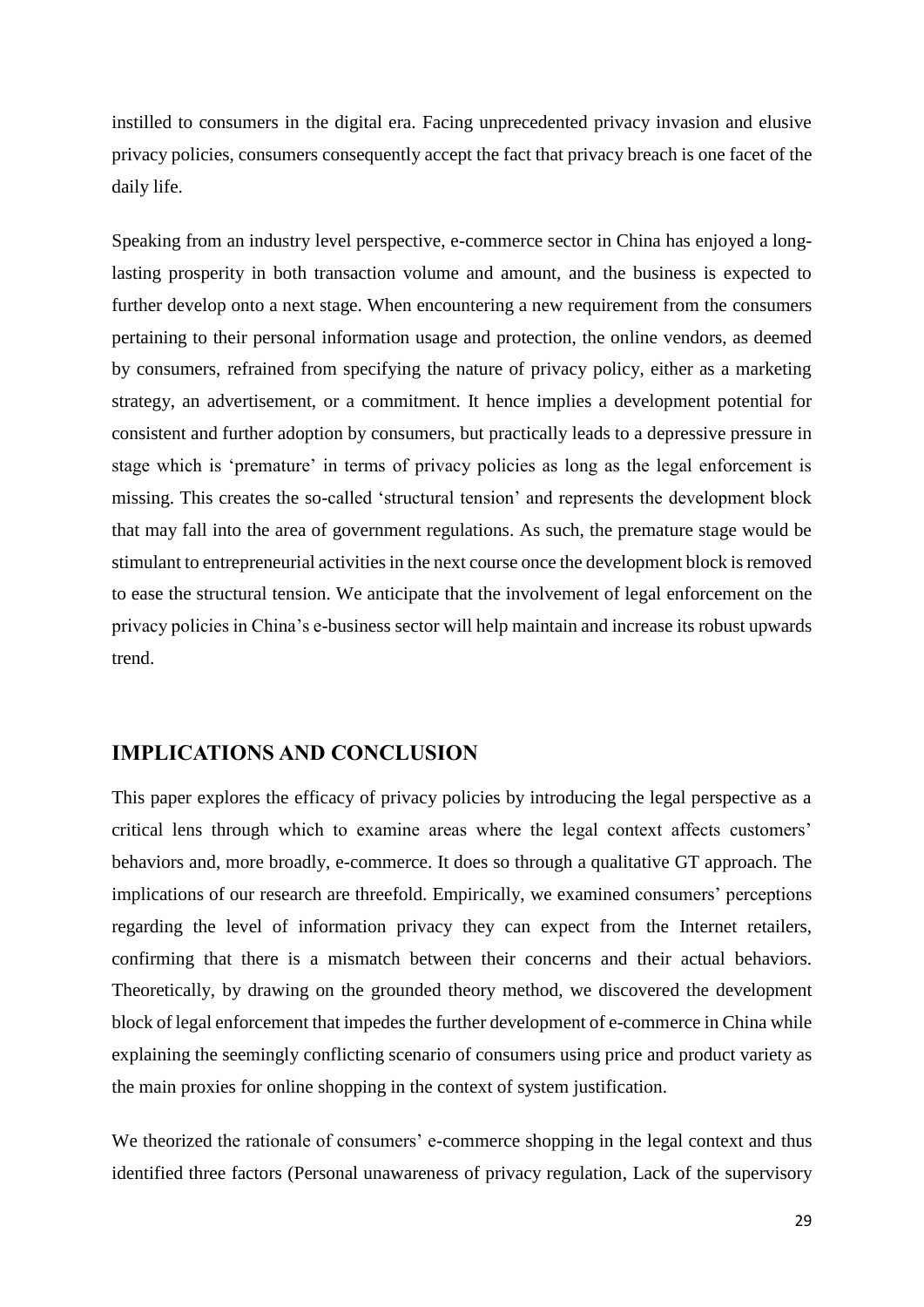body, and Past experience of privacy breach) that are directly or indirectly brought forward by the legal enforcement. They formulate the ambience of the privacy-deprived e-commerce and are further implicated with other derivatives to justify the contradiction between consumers' perceptions and behaviors of privacy policies. The finding sheds light on why privacy policies in China's e-commerce market have such unexpected impact on consumers' concerns and behaviors. Our research suggests that a lack of legal capability can pose a grave threat to the sound and orderly developments of e-commerce. Thus, the findings underline the need for improved regulation in China regarding privacy and privacy policy. In the absence of such regulation, the e-commerce websites' privacy policies are of limited use because there is no systematic, specific guidance on what information needs to be disclosed to consumers and what commitment(s) online retailers should make. Furthermore, without regulators, it is impossible to evaluate the effectiveness of the privacy policies or to monitor whether the regulations are being strictly enforced.

More importantly, we argue that the absence of the legal enforcement in privacy policies is expected to be a detrimental factor blocking the full-speed and sustainable development in ecommerce sector. The structural tension has to be alleviated by drawing on related legal references before the development potential being realized. A concerted effort among online vendors, consumers, supervisory bodies, and academic scholars to adopt the legal perspective will provide knowledge critical to informing insights relating to privacy policies and how it can best advance e-commerce. It highlights the pivotal role of legal enforcement in sustaining a robust e-commerce trajectory with the introduction of relevant laws in China. To this end, this research supplemented the legal perspective to the existing investigations on privacy policies and exemplified it with a study in the most e-commerce developed market – China.

Practically, the research supports both online retailers and regulators working on privacy policy-related strategies. To be specific, it demonstrates to online retailers the inadequacy of their current privacy policies. On the one hand, many retailers deliberately make their privacy policy difficult to find or word it ambiguously for fear of putting off potential consumers. On the other hand, most consumers would not trust these policies even if they could find them; they dismiss them as either too long to read or too short to be informative. As long as there is no supervisory body to independently monitor or verify the privacy commitments embodied in these e-commerce websites' privacy policies, this attitude is unlikely to change; it will be difficult – if not impossible – to obtain the understanding and trust of online consumers.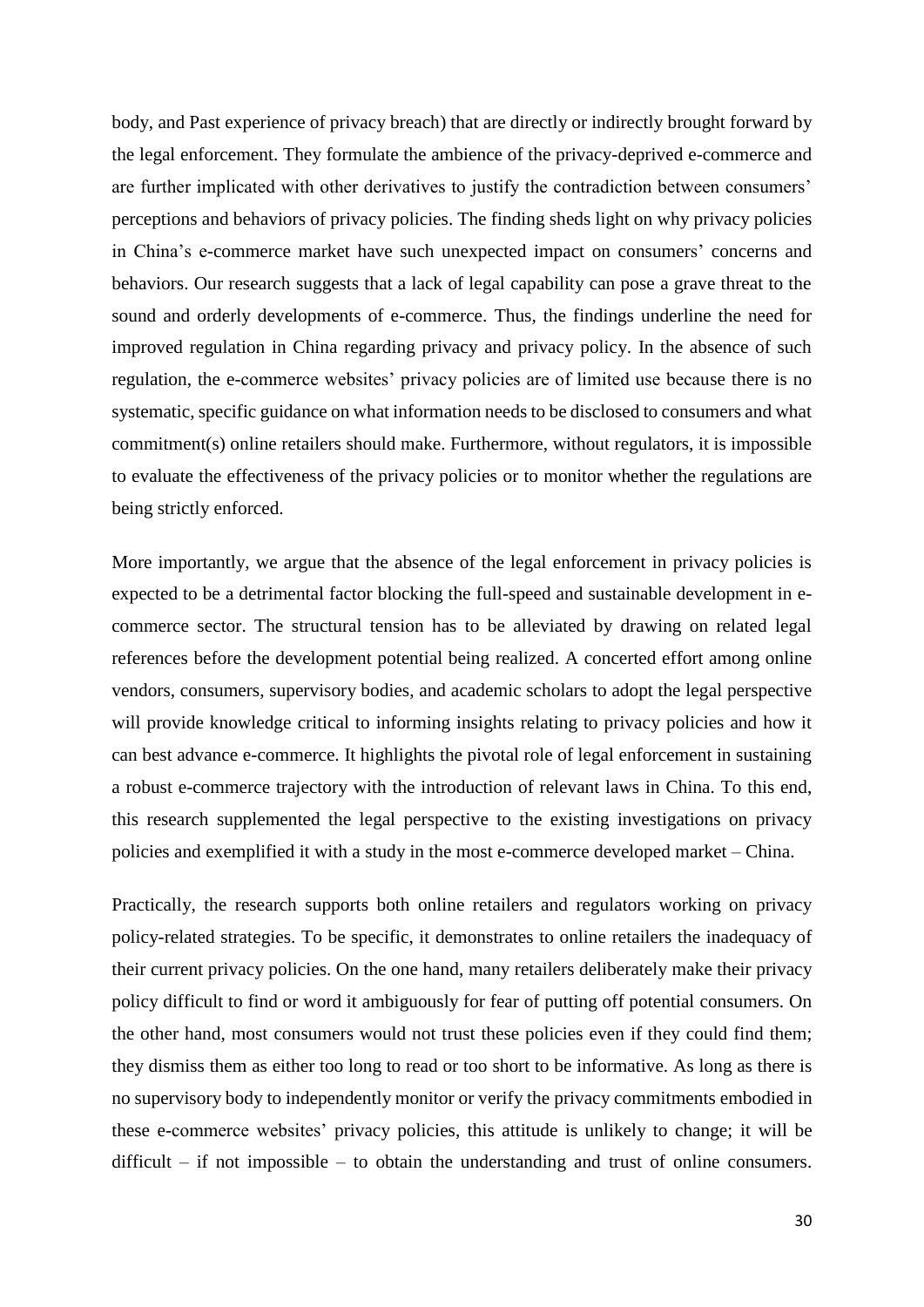Internet retailers themselves also need to act if they want consumers to trust them and their privacy policy. One way China can increase consumer confidence in privacy policies is by appointing a trusted regulatory body such as the China Internet Network Information Center (CNNIC) to protect the interests of online consumers.

The study found that respondents favor those Internet retailers who offer the widest variety of products, the lowest prices, and highest popularity, *regardless of their privacy policy*. However, it should be noted that these views were based on their understanding that privacy policies are self-drafted by Internet retailers. The respondents may have a different view when a privacy policy is verified and approved by a trusted third party such as the CNNIC. They may prefer to buy from an Internet vendor displaying a trust mark, even if they have to pay a premium price. Tsai et al. (2011)'s observation that consumers are willing to pay a premium to purchase from a privacy-protective website suggests that the Internet retailers may be able to leverage privacy protection as a selling point.

Our research is not without limitations. The first concern is over the data source. It was not possible to interview the online merchants involved in the study and, although we made strenuous efforts to understand their privacy policy strategy through various means, we still feel that it is necessary to obtain first-hand information from them. The second limitation relates to the data sample. Potential subjects were identified mainly based on their use of the Alipay and Wechat online payment tools. Although these are the leading online payment tools in China, this may have narrowed the sample unnecessarily. Thus, we would recommend a large-scale study being done across China via a survey based on the findings of this study.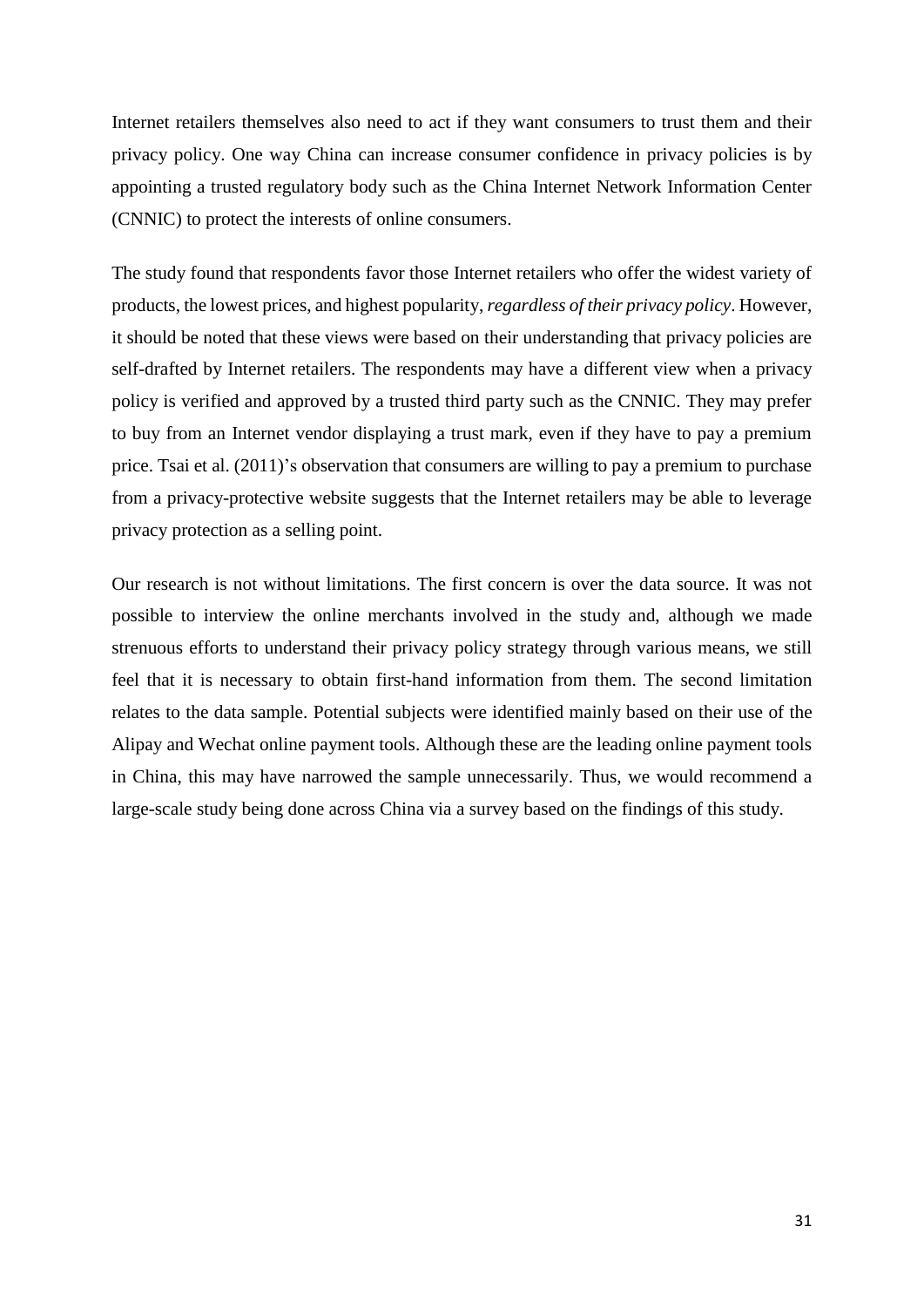#### **REFERENCES**

- Aguirre, E., Mahr, D., Grewal, D., de Ruyter, K., & Wetzels, M. (2015), "Unraveling the personalization paradox: the effect of information collection and trust-building strategies on online advertisement effectiveness", *Journal of Retailing, 91*(1), 34-49.
- Aïmeur, E., Lawani, O., & Dalkir, K. (2016), "When changing the look of privacy policies affects user trust: an experimental study", *Computers in Human Behavior, 58*, 368-379.
- Anic, I. D., Škare, V., & Milaković, I. K. (2019), "The determinants and effects of online privacy concerns in the context of e-commerce", *Electronic Commerce Research and Applications*, 36, 100868.
- Antón, A. I., Bertino, E., Li, N., & Yu, T. (2007), "A roadmap for comprehensive online privacy policy management", *Communications of the ACM, 50*(7), 109-116.
- Athey, S., Catalini, C., & Tucker, C. (2017). "The digital privacy paradox: Small money, small costs, small talk (No. w23488)", *National Bureau of Economic Research.*
- Bansal, G., Zahedi, F. M., & Gefen, D. (2015). "The role of privacy assurance mechanisms in building trust and the moderating role of privacy concern", *European Journal of Information Systems*, 24(6), 624-644.
- Bansal, G., Zahedi, F. M., & Gefen, D. (2016). "Do context and personality matter? Trust and privacy concerns in disclosing private information online", *Information & Management*, 53(1), 1-21.
- Barriball, L. K., & While, A. (1994), "Collecting data using a semi structured interview: a discussion paper", *Journal of Advanced Nursing, 19*(2), 328-335.
- Bélanger, F., & Crossler, R. E. (2011). "Privacy in the digital age: a review of information privacy research in information systems", *MIS Quarterly*, 35(4), 1017-1042.
- Bernard, H. R. (1988), *Research methods in cultural anthropology*: Sage Newbury Park, CA.
- Bryman, A. (2004), *Triangulation and measurement*. Department of Social Sciences, Loughborough University Loughborough, Leicestershire.
- Burck, C. (2005), "Comparing qualitative research methodologies for systemic research: the use of grounded theory, discourse analysis and narrative analysis", *Journal of Family Therapy, 27*(3), 237-262.
- CCA. (2018), "Evaluation report on personal information gathering and privacy policies for 100 online applications", Retrieved from<http://m.cca.cn/zxsd/detail/28309.html>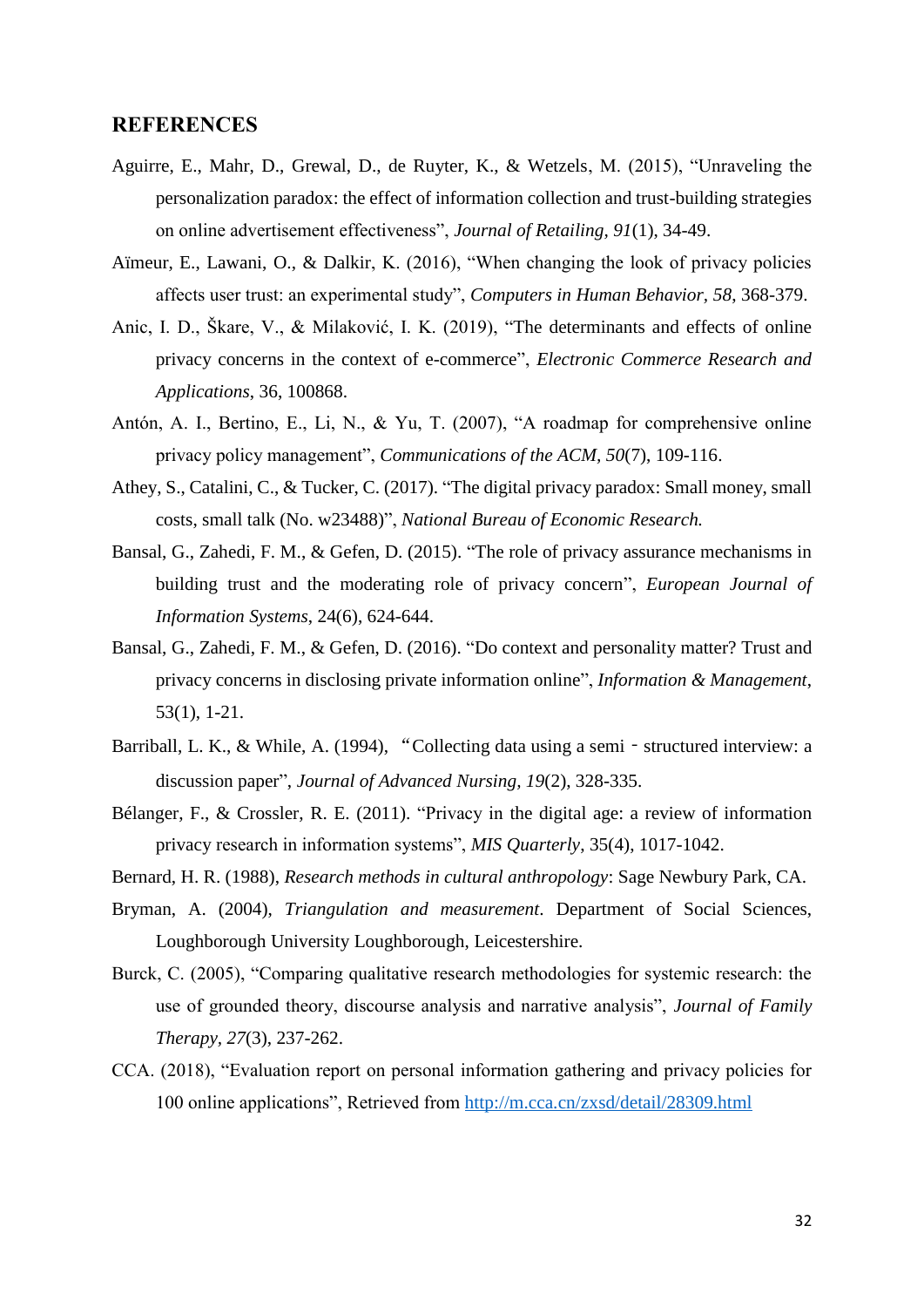- Chan, W. W. L., & Ma, W. W. K. (2013), "Exploring the influence of social ties and perceived privacy on trust in a social media learning community", *Hybrid Learning and Continuing Education* (pp. 134-144): Springer.
- Chellappa, R. K. 2008. "Consumers' trust in electronic commerce transactions: the role of perceived privacy and perceived security". Unpublished paper, Emory University, Atlanta, GA.
- Chen, L. (2009), "Exploring the state of privacy protection policies of Chinese websites", *Library Tribune, 29*(4), 60-64.
- CNNIC. (2019), "Statistical Report on Internet Development in China", Retrieved from https://cnnic.com.cn/IDR/ReportDownloads/201911/P020191112538996067898.pdf
- Cohen, D., & Crabtree, B. (2006), "Qualitative research guidelines project", Retrieved from http://www.qualres.org/
- Dahmén, E, (1988). "Development blocks' in industrial economics", *Scandinavian Economic History Review, 36*(1), 3-14.
- Dinev, T., & Hart, P. (2006). "An extended privacy calculus model for e-commerce transactions". *Information Systems Research*, 17(1), 61-80.
- Dwyer, C., Hiltz, S., & Passerini, K. (2007), "Trust and privacy concern within social networking sites: A comparison of Facebook and MySpace", *AMCIS 2007 proceedings*, 339.
- Earp, J. B., Antón, A. I., Aiman-Smith, L., & Stufflebeam, W. H. (2005), "Examining Internet privacy policies within the context of user privacy values", *IEEE Transactions on Engineering Management, 52*(2), 227-237.
- Earp, J. B.; Antón, A. I. and Jarvinen, O. (2002), "A Social, Technical and Legal Framework for Privacy management and Policies", *Proceedings of the Eighth Americas Conference on Information Systems*, Dallas, TX, USA.
- Englehardt, S., Eubank, C., Zimmerman, P., Reisman, D., & Narayanan, A. (2014). "Web privacy measurement: Scientific principles, engineering platform, and new results", Manuscript at<http://randomwalker.info/publications/WebPrivacyMeasurement.pdf>
- Fabian, B., Ermakova, T., & Lentz, T. (2017). "Large-scale readability analysis of privacy policies", *Proceedings of the International Conference on Web Intelligence* (pp. 18-25).
- Feng, X., & Rong, W. (2007), "Reflections on several issues concerning the legislation of personal data protection", *Journal of South China Normal University (Social Science Edition)* (4), 20-24.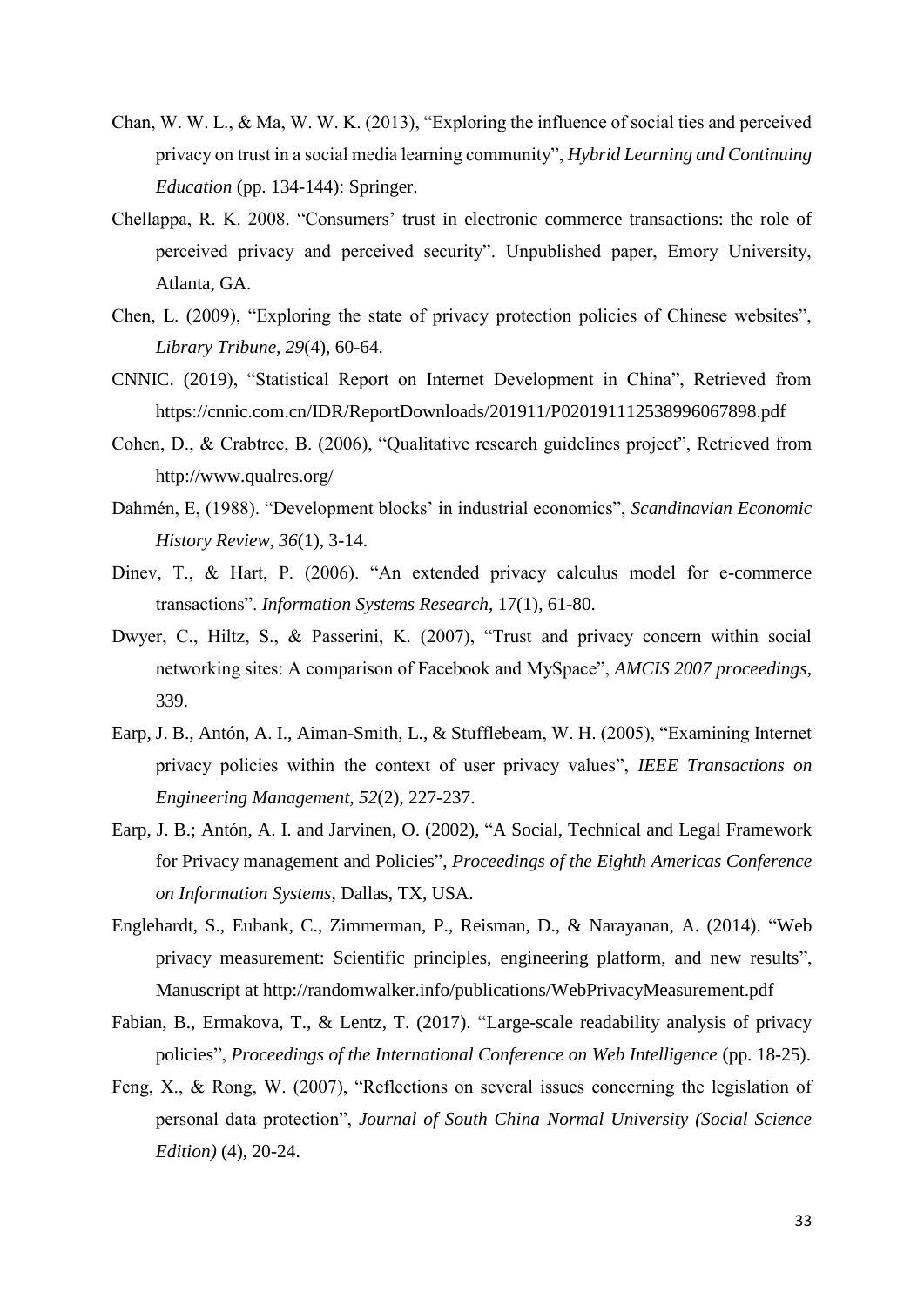- Flavián, C., & Guinalíu, M. (2006), "Consumer trust, perceived security and privacy policy: three basic elements of loyalty to a web site", *Industrial Management & Data Systems, 106*(5), 601-620.
- Galanxhi-Janaqi, H., & Nah, F. (2004), "U-commerce: emerging trends and research issues", *Industrial Management & Data Systems, 104*(9), 744-755.
- Gao, Z., & O'Sullivan-Gavin, S. (2015), "The development of consumer privacy protection policy in China: a historical review", *Journal of Historical Research in Marketing, 7*(2), 232-255.
- Ghayoumi, M. (2016), "Review of security and privacy issues in e-commerce", *Proceedings of the International Conference on e-Learning, e-Business, Enterprise Information Systems, and e-Government (EEE)*, 156.
- Glaser, B. G. (1992), *Emergence vs forcing: Basics of grounded theory analysis*, Sociology Press.
- Glaser, B. G. (1998), *Doing grounded theory: Issues and discussions*, Sociology Press.
- Glaser, B. G., & Strauss, A. L. (2009), *The discovery of grounded theory: strategies for qualitative research*, Transaction Publishers.
- Goulielmos, M. (2004), "Systems development approach: transcending methodology", *Information Systems Journal, 14*(4), 363-386.
- Greenleaf, G. (2014), *Asian Data Privacy Laws: Trade & Human Rights Perspectives*, OUP Oxford.
- Greenleaf, G., & Livingston, S. (2016) "China's New Cybersecurity Law Also a Data Privacy Law? 144 UNSWLRS 1
- Hekkala, R., & Urquhart, C. (2013), "Everyday power struggles: living in an IOIS project", *European Journal of Information Systems, 22*(1), 76-94.
- Hochhauser, M. (2003), "Why patients won't understand their HIPAA privacy notices. Privacy Rights Clearinghouse", Retrieved from https://www.privacyrights.org/blog/whypatients-wont-understand-their-hipaa-privacy-notices-hochhauser

iResearch. (2012), *Personal Internet Security Report*, iResearch

- Jost, J. T., Banaji, M. R., & Nosek, B. A. (2004), "A decade of system justification theory: accumulated evidence of conscious and unconscious bolstering of the status quo", *Political Psychology, 25*(6), 881-919.
- Jost, J., & Hunyady, O. (2003), "The psychology of system justification and the palliative function of ideology", *European Review of Social Psychology, 13*(1), 111-153.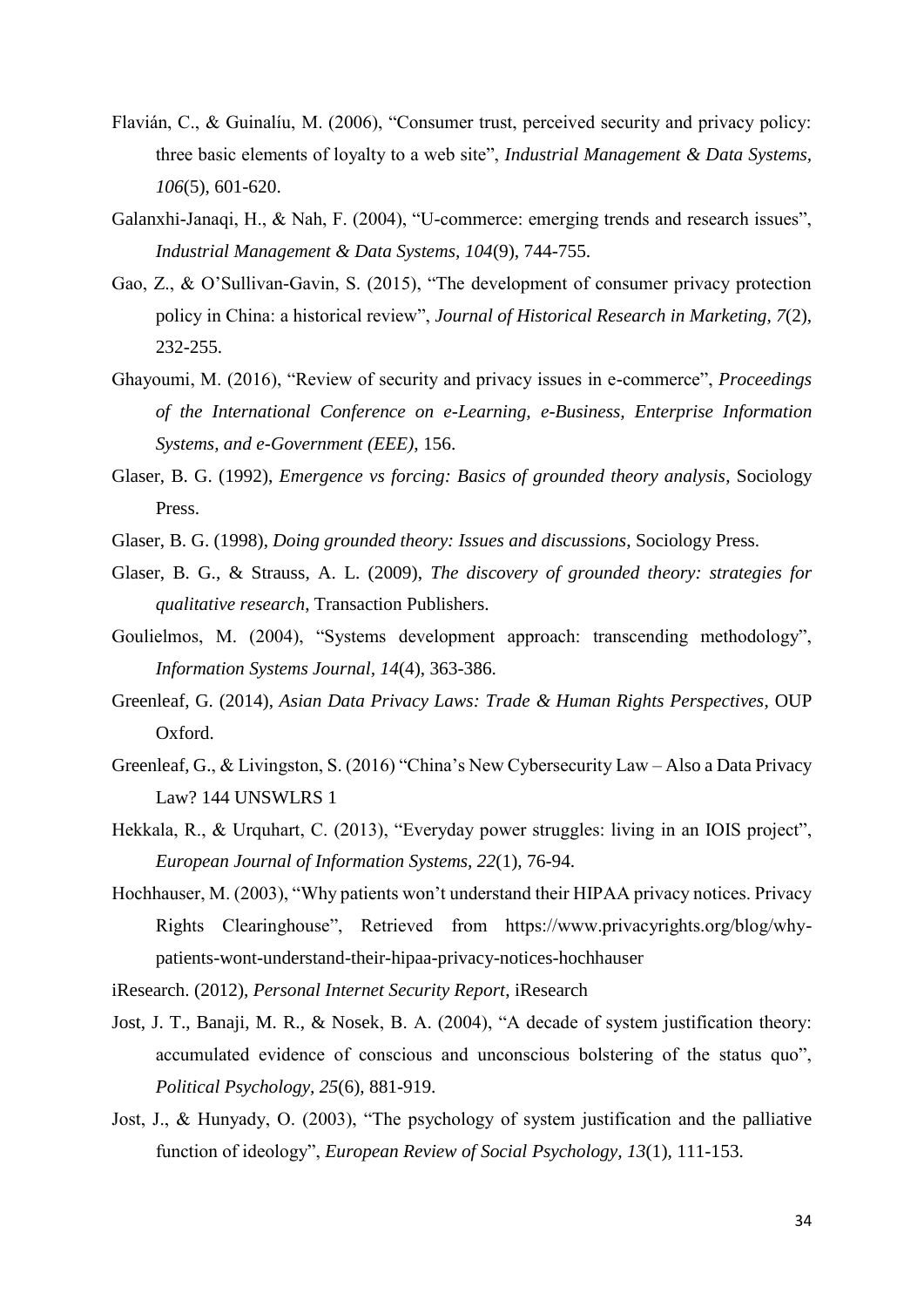- Kasem-Madani, S., & Meier, M. (2015). "Security and privacy policy languages: a survey, categorization and gap identification", arXiv preprint arXiv:1512.00201.
- Kayworth, T.; Brocato, L. and Witten, D. (2005), "What is a Chief Privacy Officer? An Analysis Based on Mintzberg's Taxonomy of Managerial Roles", *Communications of the Association for Information Systems*, 16-2005, 110-126.
- Kim, S., & Kim, J. (2017), "Impact of privacy concern and institutional trust on privacy decision making: a comparison of e-commerce and location-based service", *Journal of the Korea Industrial Information Systems Research*, 22(1), 69-87.
- Le Métayer, D. (2016). "Whom to Trust? Using Technology to Enforce Privacy", *Enforcing Privacy* (pp. 395-437). Springer, Cham.
- Lebek, B., Degirmenci, K., and Breitner, M.H. (2013), "Investigating the Influence of Security, Privacy, and Legal Concerns on Employees' Intention to Use BYOD Mobile Devices," *Volume 56 Issue 1, Fall 2015 Journal of Computer Information Systems 9 Proceedings of the 19th Americas Conference on Information Systems*, Chicago: 2013.
- Lee Jyh-An, (2018) "Hacking into China's Cybersecurity Law", 53 *Wake Forest Law Review* 57-98
- Li, L. (2011), "Research on several issues concerning the crimes of selling and illegal providing personal information", *Journal of Inner Mongolia University (Philosophy and Social Sciences), 43*(5), 113-118.
- Li, L., & Xu, W. (2012), "Why has legislation on personal information protection stopped?" *China Youth* (23 May), 5.
- Limpf, N., & Voorveld, H. A. (2015). "Mobile location-based advertising: how information privacy concerns influence consumers' attitude and acceptance". *Journal of Interactive Advertising*, 15(2), 111-123.
- Lings, B., & Lundell, B. (2005), "On the adaptation of Grounded Theory procedures: insights from the evolution of the 2G method", *Information Technology & People, 18*(3), 196- 211.
- Liu, C., Marchewka, J. T., & Ku, C. (2004), "American and Taiwanese perceptions concerning privacy, trust, and behavioral intentions in electronic commerce", *Journal of Global Information Management (JGIM), 12*(1), 18-40.
- Livingston, S., & Greenleaf, G. (2015), "Tort liability for online privacy violations in China: The 2014 SPC Regulation".
- Mansell, R. (2017). "Are we losing control?", *Intermedia*, 45(3), 4-7.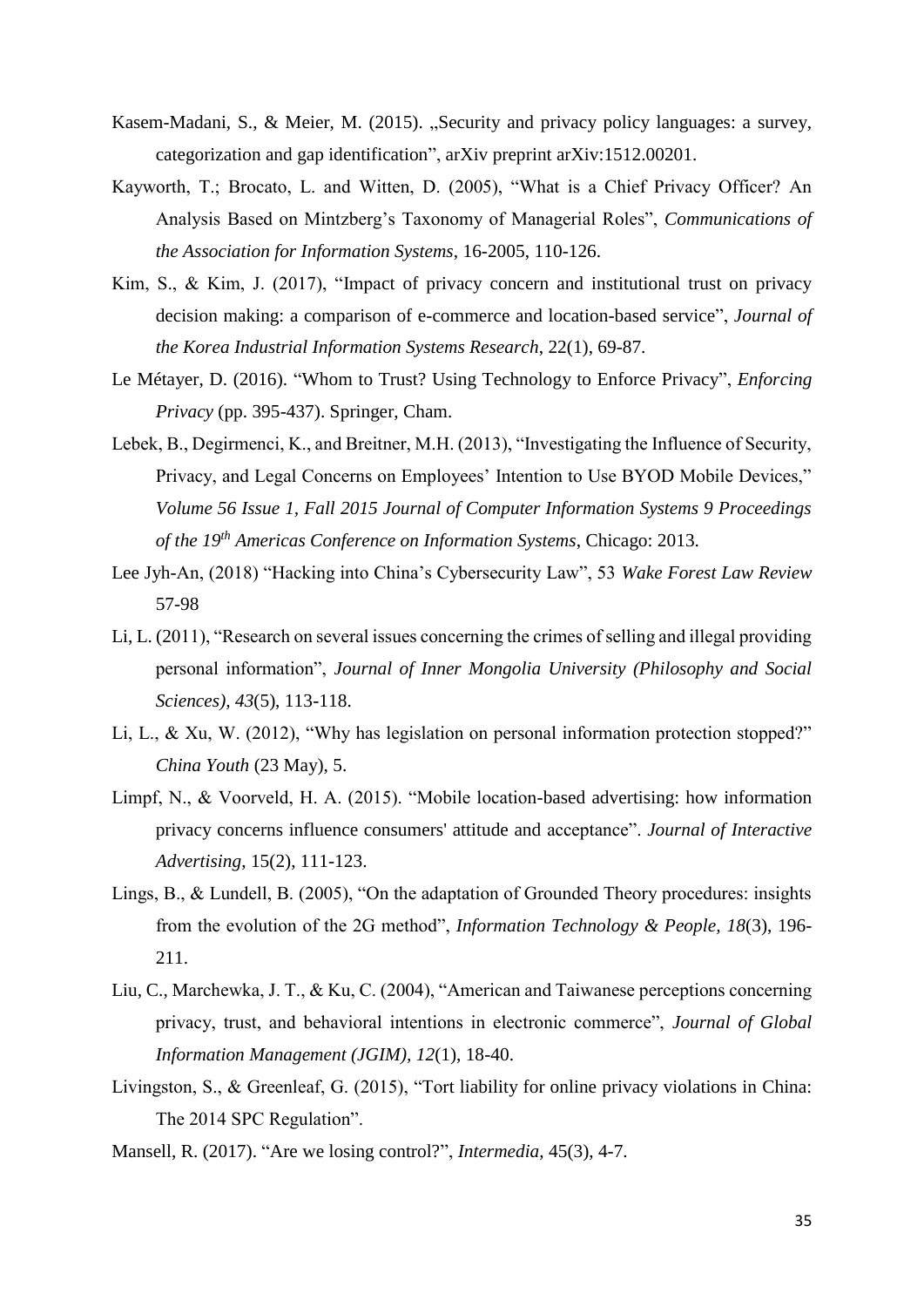- Martin, K. D., & Murphy, P. E. (2017). "The role of data privacy in marketing", *Journal of the Academy of Marketing Science*, 45(2), 135-155.
- Martin, P. Y., & Turner, B. A. (1986), "Grounded theory and organizational research", *The Journal of Applied Behavioral Science, 22*(2), 141-157.
- Matavire, R., & Brown, I. (2008), "Investigating the use of grounded theory in information systems research", Paper presented at the 2008 Annual Research Conference of the South African Institute of Computer Scientists and Information Technologists on IT Research In Developing Countries: Riding the Wave of Technology.
- Meinert, D. B., Peterson, D. K., Criswell, J. R., & Crossland, M. D. (2006), "Privacy policy statements and consumer willingness to provide personal information", *Journal of Electronic Commerce in Organizations, 4*(1), 1.
- Meng, C. (2011), "Criminal law protection of personal information", *Journal of Shanxi Politics and Law Institute for Administrators, 24*(2), 85-87.
- Milne, G. R., & Culnan, M. J. (2004), "Strategies for reducing online privacy risks: why consumers read (or don't read) online privacy notices", *Journal of Interactive Marketing, 18*(3), 15-29.
- Mullen, B., Brown, R., & Smith, C. (1992), "Ingroup bias as a function of salience, relevance, and status: an integration", *European Journal of Social Psychology, 22*(2), 103-122.
- Myers, M. D. (1997), "Qualitative research in information systems", *Management Information Systems Quarterly, 21*(2), 241-242.
- Odom, M. D., Kumar, A., & Saunders, L. (2002), "Web assurance seals: how and why they influence consumers' decisions", *Journal of Information Systems, 16*(2), 231-250.
- Oghazi, P., Karlsson, S., Hellström, D., & Hjort, K. (2018). "Online purchase return policy leniency and purchase decision: mediating role of consumer trust", *Journal of Retailing and Consumer Services*, 41, 190-200.
- Ong, R. (2011), "Recognition of the right to privacy on the Internet in China", *International Data Privacy Law, 1*(3), 172-179.
- Orlikowski, W. J. (1993), "CASE tools as organizational change: investigating incremental and radical changes in systems development", *MIS Quarterly, 17*(3), 309-340.
- Pappas, N. (2016). "Marketing strategies, perceived risks, and consumer trust in online buying behavior", *Journal of Retailing and Consumer Services*, 29, 92-103.
- Pernot-Leplay, E(2020), "China's Approach on Data Privacy Law: A Third Wave Between the U.S. and the E.U.? *Penn State Journal of Law and International Affairs* Vol. 8(1), 51- 117.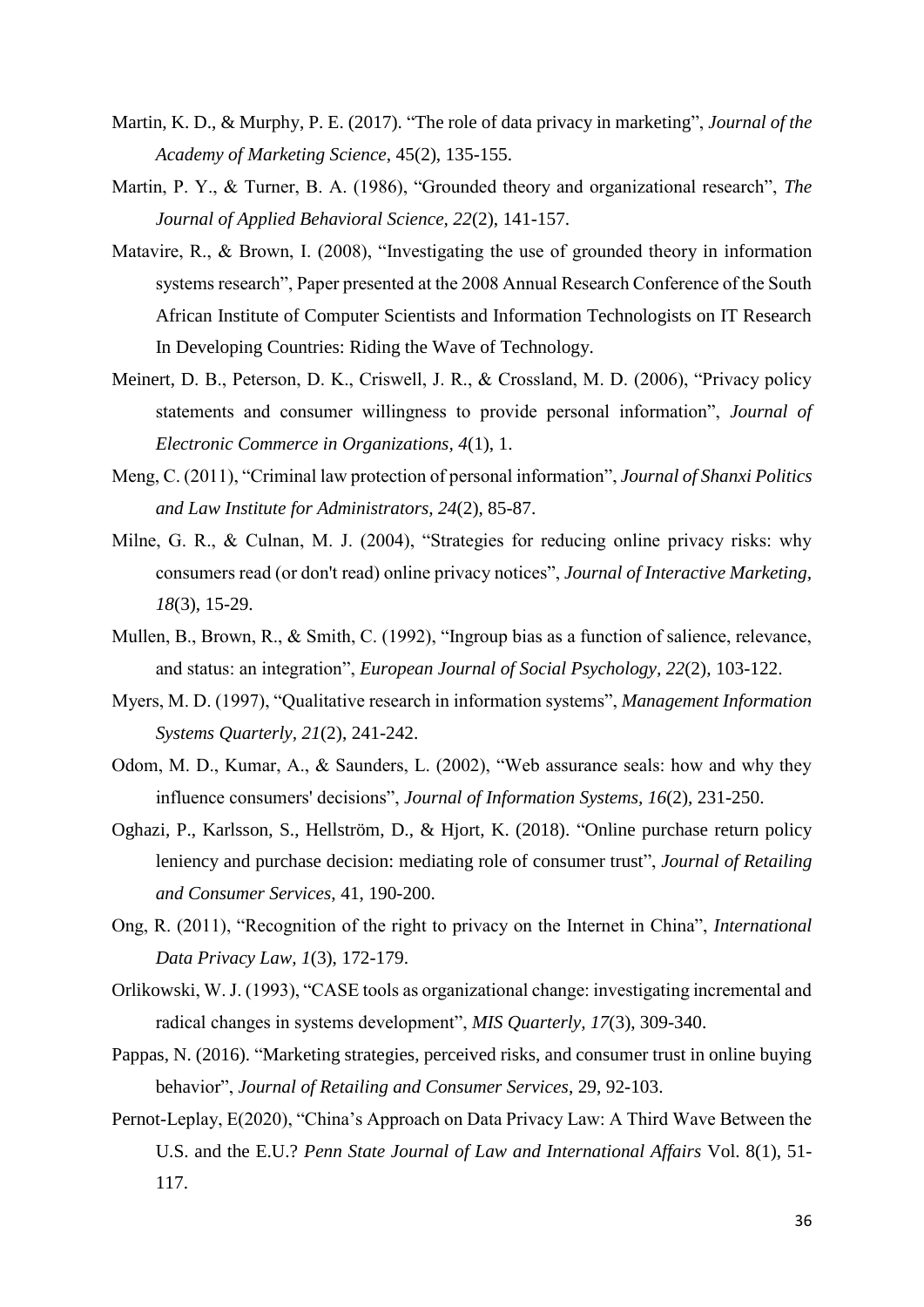- Pollach, I. (2007), "What's wrong with online privacy policies?" *Communications of the ACM, 50*(9), 103-108.
- Qi A., Shao, G., & Zheng W. (2018) "Assessing China's Cybersecurity Law" 34 *Computer Law and Security Review* 1342 -1353.
- Qu, Y., Rong, W., Ouyang, Y., Chen, H., & Xiong, Z. (2015), "Social aware mobile payment service popularity analysis: the case of Wechat payment in China", *Advances in Services Computing* (pp. 289-299): Springer.
- Reuters. (2019), "Amazon, facing entrenched rivals, says to shut China online store", Retrieved from [https://www.reuters.com/article/us-amazon-com-china/amazon-facing-entrenched](https://www.reuters.com/article/us-amazon-com-china/amazon-facing-entrenched-rivals-says-to-shut-china-online-store-idUSKCN1RT2A7)[rivals-says-to-shut-china-online-store-idUSKCN1RT2A7](https://www.reuters.com/article/us-amazon-com-china/amazon-facing-entrenched-rivals-says-to-shut-china-online-store-idUSKCN1RT2A7)
- Sheng, W. (2019), "One year after GDPR, China strengthens personal data regulations, welcoming dedicated law", Retrieved fro[m https://technode.com/2019/06/19/china-data](https://technode.com/2019/06/19/china-data-protections-law/)[protections-law/](https://technode.com/2019/06/19/china-data-protections-law/)
- Shin, D.-H. (2010), "The effects of trust, security and privacy in social networking: a securitybased approach to understand the pattern of adoption", *Interacting with Computers, 22*(5), 428-438.
- Silva, L., & Backhouse, J. (2003), "The circuits-of-power framework for studying power in institutionalization of information systems"*, Journal of the Association for Information Systems, 4*(1), 14.
- Smith, H. J., Dinev, T., & Xu, H. (2011). "Information privacy research: an interdisciplinary review". *MIS Quarterly*, 35(4), 989-1016.
- STDaily. (2020), "Personal Information Protection Law hammered out this year", Retreived from [http://www.stdaily.com/index/kejixinwen/2020-01/09/content\\_852081.shtml](http://www.stdaily.com/index/kejixinwen/2020-01/09/content_852081.shtml)
- Strauss, A., & Corbin, J. (1998), *Basics of qualitative research*. Thousand Oaks, CA: Sage Publications.
- Sullivan, Y. W., & Kim, D. J. (2018). "Assessing the effects of consumers' product evaluations and trust on repurchase intention in e-commerce environments", *International Journal of Information Management*, 39, 199-219.
- Tang, R. (2002), "Approaches to Privacy--The Hong Kong Experience", *I WAYS, 25*(1), 10- 21.
- Taylor, C. R. (2004), "Consumer privacy and the market for customer information", *RAND Journal of Economics, 36*(4), 631-650.
- Thomson, S. B. (2010), "Grounded Theory sample size", *Journal of Administration and Governance,* 5(1), 45-52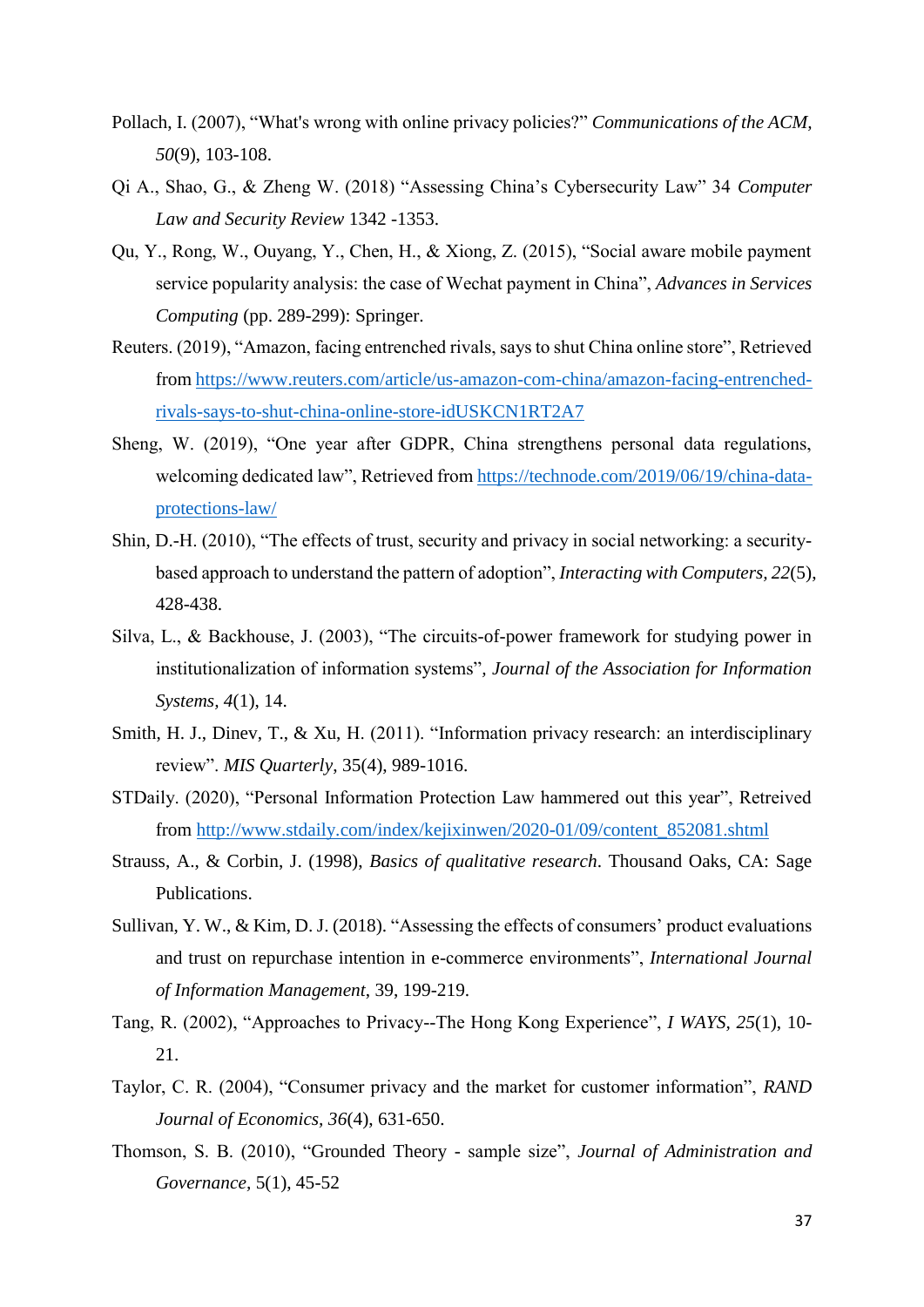- Tsai, J. Y., Egelman, S., Cranor, L., & Acquisti, A. (2011), "The effect of online privacy information on purchasing behavior: an experimental study", *Information Systems Research, 22*(2), 254-268.
- Urquhart, C. (2007), "The evolving nature of grounded theory method: the case of the information systems discipline", *The Sage Handbook of Grounded Theory*, 339-359.
- Vu, K. P. L., Chambers, V., Garcia, F. P., Creekmur, B., Sulaitis, J., Nelson, D., & Proctor, R. W. (2007). "How users read and comprehend privacy policies". *Symposium on Human Interface and the Management of Information* (pp. 802-811). Springer, Berlin, Heidelberg.
- Wang, Z., & Yu, Q. (2015), "Privacy trust crisis of personal data in China in the era of big data: the survey and countermeasures", *Computer Law & Security Review, 31*(6), 782-792.
- Warkentin, M., Johnston, A. C., & Shropshire, J. (2011), "The influence of the informal social learning environment on information privacy policy compliance efficacy and intention", *European Journal of Information Systems, 20*(3), 267-284.
- Warren S.D., & Brandeis L.D, (1890), "The right to privacy", *Harvard Law Review* 4:193–220
- Wen, Y. (2013), "A study of the use of personal information and privacy protection in ecommerce", *E-Business Journal, 3*, 37-40.
- Wu, K. W., Huang, S. Y., Yen, D. C., & Popova, I. (2012). "The effect of online privacy policy on consumer privacy concern and trust", *Computers in Human Behavior*, 28(3), 889-897.
- Wu, K.-W., Huang, S. Y., Yen, D. C., & Popova, I. (2012), "The effect of online privacy policy on consumer privacy concern and trust", *Computers in Human Behavior, 28*(3), 889-897.
- Xin, C., & Shi, Y. (2009), "New interpretation of concepts in online privacy right", *Journal of Gansu Institute of Political Science and Law* (7), 152-158.
- Yang, H. C. (2013), "Young Chinese consumers' social media use, online privacy concerns, and behavioral intents of privacy protection", *International Journal of China Marketing, 4*(1), 82-101.
- Yang, H., & Miao, X. (2007), "A study of consumers' trust in bank information practices", *Soft Science, 23*(7), 21-25.
- Yao-Huai, L. (2005), "Privacy and data privacy issues in contemporary China", *Ethics and Information Technology, 7*(1), 7-15.
- Yu, H., & Wu, X. (1999), "On citizens' privacy right and its legal protection", *The Academic Journal of Anhui Agricultural University (Social Science)* (2), 50-53.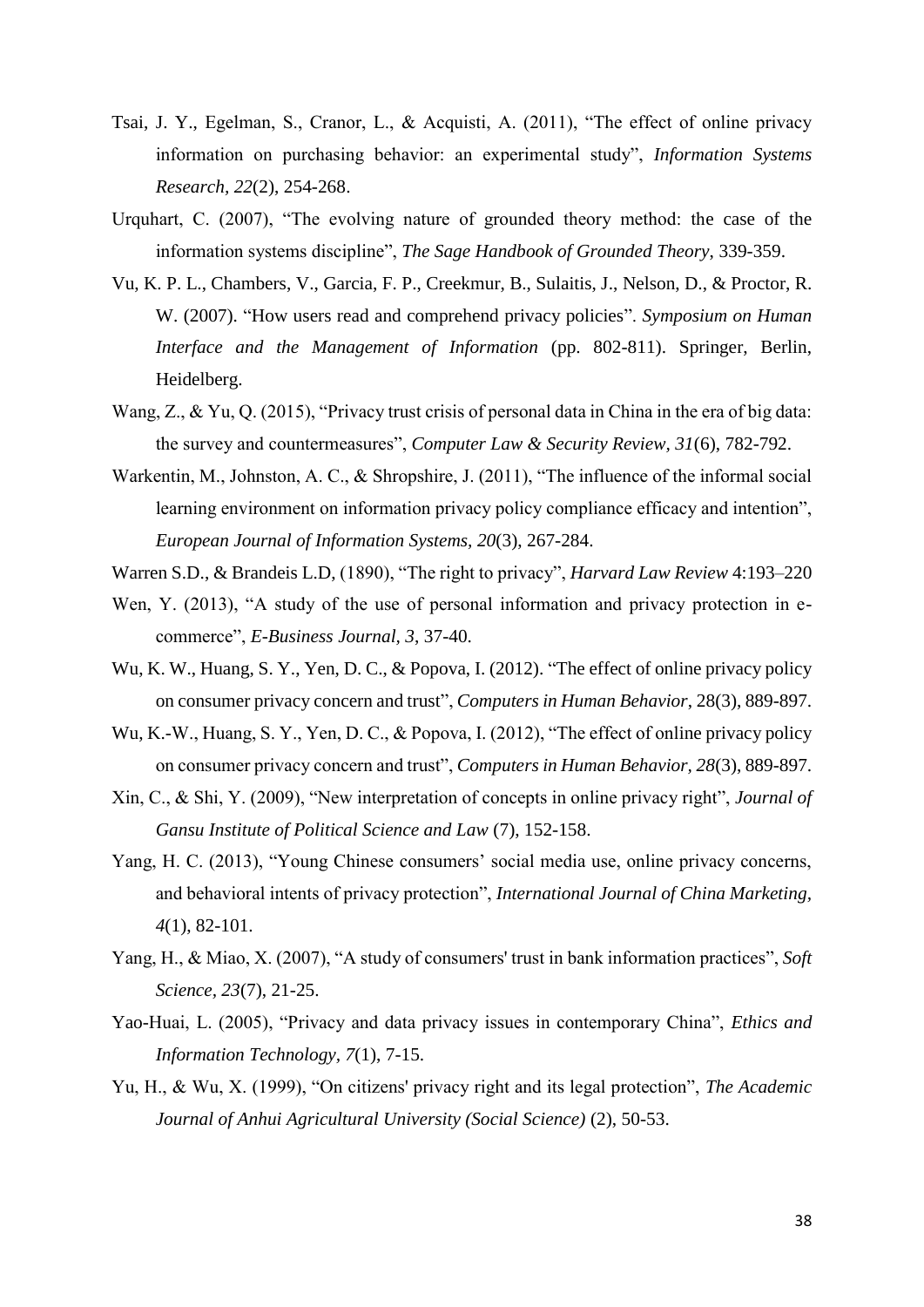- Zhou, S., & Wang, W. (2017), "A comparative study of Chinese and American (e-commerce) website privacy policy – in the case of Alibaba and Amazon", *Journal of Modern Information*, 37(1), 138-142
- Zhu, R. (2017). "Pattern, practice, and potency of information systems security research: a methodological perspective". Doctoral dissertation, The University of Auckland, New Zealand
- Zhu, R., & Janczewski, L. (2016), "A proposed framework for examining information systems security research: a multilevel perspective", In *Transforming Healthcare Through Information Systems* (pp. 49-61). Springer, Cham.
- Zhu, R., & Tao, Y. (2015), "A ten-year longitudinal review of information privacy research from 2005-2014", *25th Workshop on Information Technologies and Systems (WITS)*, Dallas, USA.